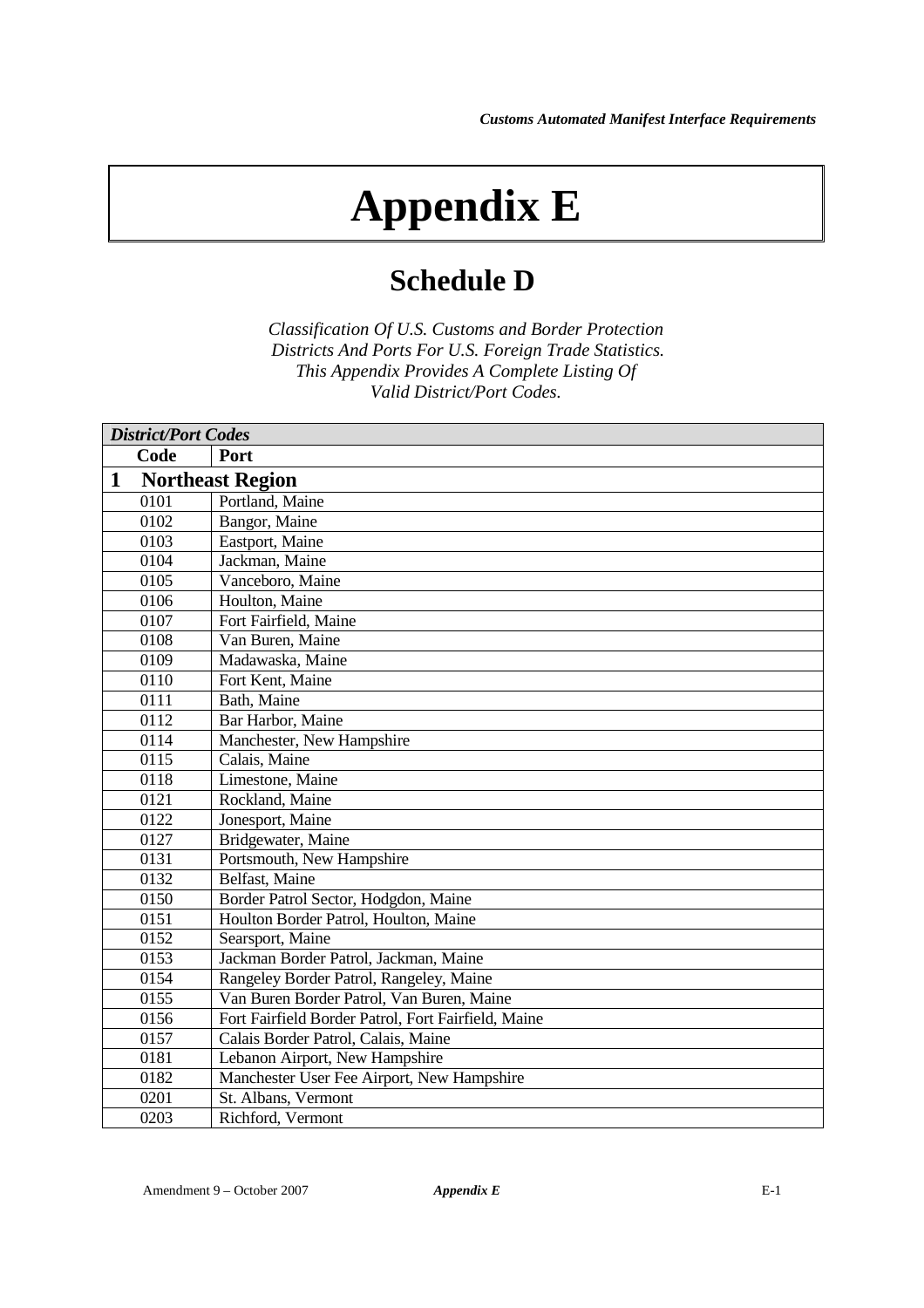| <b>District/Port Codes</b> |                                                     |  |
|----------------------------|-----------------------------------------------------|--|
| Code                       | Port                                                |  |
| 0206                       | Beecher Falls, Vermont                              |  |
| 0207                       | Burlington, Vermont                                 |  |
| 0209                       | Derby Line, Vermont                                 |  |
| 0210                       | Newport, Vermont                                    |  |
| 0211                       | Norton, Vermont                                     |  |
| 0212                       | Highgate Springs/Alburg, Vermont                    |  |
| 0214                       | Swanton, Vermont                                    |  |
| 0221                       | Northeast Region, Boston, Massachusetts             |  |
| 0250                       | Border Patrol Sector, Swanton, Vermont              |  |
| 0251                       | Swanton Border Patrol, Swanton, Vermont             |  |
| 0252                       | Richford Border Patrol, Richford, Vermont           |  |
| 0253                       | Newport Vermont Border Patrol, Newport, Vermont     |  |
| 0254                       | Beecher Falls Border Patrol, Beecher Falls, Vermont |  |
| 0255                       | Champlain Border Patrol, Champlain, New York        |  |
| 0256                       | Ogdensburg Border Patrol, Ogdensburg, New York      |  |
| 0257                       | Massena Border Patrol, Massena, New York            |  |
| 0258                       | Burke New York Border Patrol, Burke, New York       |  |
| 0281                       | Lebanon Airport, Lebanon, New Hampshire             |  |
| 0401                       | Boston, Massachusetts                               |  |
| 0402                       | Springfield, Massachusetts                          |  |
| 0403                       | Worcester, Massachusetts                            |  |
| 0404                       | Gloucester, Massachusetts                           |  |
| 0405                       | New Bedford, Massachusetts                          |  |
| 0406                       | Plymouth, Massachusetts                             |  |
| 0407                       | Fall River, Massachusetts                           |  |
| 0408                       | Salem, Massachusetts                                |  |
| 0409                       | Provincetown, Massachusetts                         |  |
| 0410                       | Bridgeport, Connecticut                             |  |
| 0411                       | Hartford, Connecticut                               |  |
| 0412                       | New Haven, Connecticut                              |  |
| 0413                       | New London, Connecticut                             |  |
| 0416                       | Lawrence, Massachusetts                             |  |
| 0417                       | Logan Airport, East Boston, Massachusetts           |  |
| 0481                       | Hanscom User Fee Airport, Bedford, Massachusetts    |  |
| 0499                       | Boston-Cartage Control, Boston, Massachusetts       |  |
| 0501                       | Newport, Rhode Island                               |  |
| 0502                       | Providence, Rhode Island                            |  |
| 0503                       | Mellville, Rhode Island                             |  |
| 0701                       | Ogdensburg, New York                                |  |
| 0704                       | Massena, New York                                   |  |
| 0706                       | Cape Vincent, New York                              |  |
| 0708                       | Alexandria Bay, New York                            |  |
| 0709                       | Burke, New York                                     |  |
| 0712                       | Champlain-Rouses Point, New York                    |  |
| 0714                       | Clayton, New York                                   |  |
| 0715                       | Trout River, New York                               |  |
| 0799                       | Champlain-Cartage Cont, Champlain, New York         |  |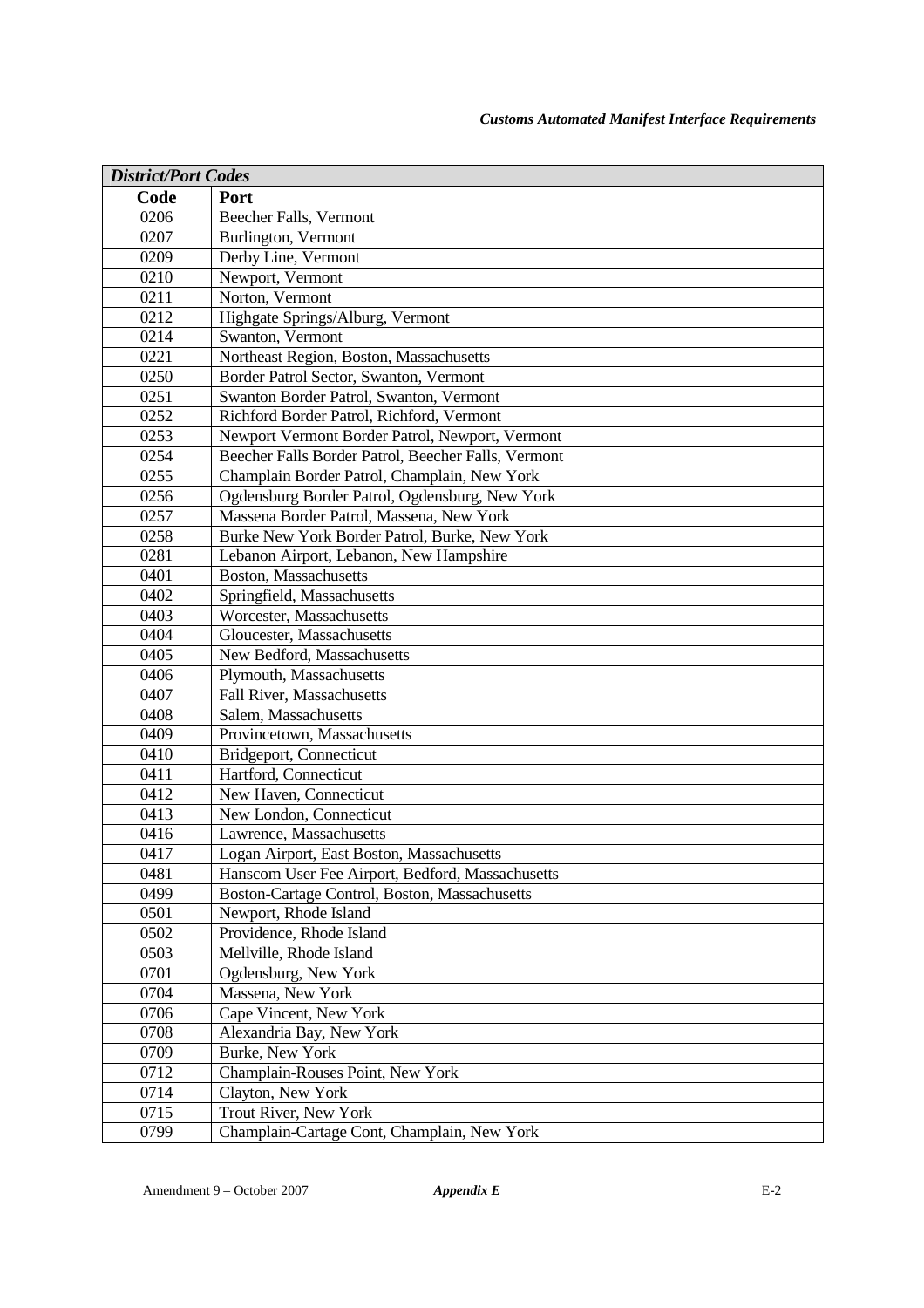| <b>District/Port Codes</b> |      |                                                                |
|----------------------------|------|----------------------------------------------------------------|
|                            | Code | Port                                                           |
|                            | 0901 | Buffalo-Niagara Falls, New York                                |
|                            | 0903 | Rochester, New York                                            |
|                            | 0904 | Oswego, New York                                               |
|                            | 0905 | Sodus Point, New York                                          |
|                            | 0906 | Syracuse, New York                                             |
|                            | 0907 | Utica, New York                                                |
|                            | 0921 | Northeast Region, Boston Massachusetts                         |
|                            | 0950 | Border Patrol Sector, Tonawanda, New York                      |
|                            | 0951 | Buffalo Border Patrol, Tonawanda, New York                     |
|                            | 0952 | Niagara Falls Border Patrol Station, Niagara Falls, New York   |
|                            | 0953 | Watertown Border Patrol, Wellesley Island, New York            |
|                            | 0954 | Fulton New York Border Patrol, Fulton, New York                |
|                            | 0971 | TNT Skypak, New York                                           |
|                            | 0972 | Swift Sure Courier Services, Buffalo, New York                 |
|                            | 0978 | Syracuse International Airport, New York                       |
|                            | 0979 | Buffalo Niagara International Airport, New York                |
|                            | 0981 | Binghamton Regional Airport, New York                          |
|                            | 1101 | Philadelphia, Pennsylvania                                     |
|                            | 1102 | Chester, Pennsylvania                                          |
|                            | 1103 | Wilmington, Delaware                                           |
|                            | 1104 | Pittsburgh, Pennsylvania                                       |
|                            | 1105 | Paulsboro, Pennsylvania                                        |
|                            | 1106 | Wilkes-Barre/Scranton, Pennsylvania                            |
|                            | 1107 | Camden, New Jersey                                             |
|                            | 1108 | Philadelphia International Airport, Philadelphia, Pennsylvania |
|                            | 1109 | Harrisburg, Pennsylvania                                       |
|                            | 1110 | Cherry Hill, New Jersey                                        |
|                            | 1119 | Allentown, Pennsylvania                                        |
|                            | 1181 | Allentown-Bethlehem, Philadelphia, Pennsylvania                |
|                            | 1182 | Atlantic City User Fee Airport, New Jersey                     |
|                            | 1183 | Trenton/Mercer Country User Fee Airport, New Jersey            |
|                            | 1195 | UPS Courier Hub Facility, Pennsylvania                         |
|                            | 1301 | Annapolis, Maryland                                            |
|                            | 1302 | Cambridge, Maryland                                            |
|                            | 1303 | Baltimore, Maryland                                            |
|                            | 1304 | Crisfield, Maryland                                            |
|                            | 1305 | Baltimore-Washington International Airport, Maryland           |
|                            | 1307 | Dover, Delaware                                                |
|                            | 7100 | Northeast Region, Boston, Massachusetts                        |
|                            | 7121 | Montreal Quebec Canada, Montreal, Canada                       |
|                            | 7122 | Toronto Ontario Canada, Toronto, Canada                        |
| 2                          |      | <b>New York Region</b>                                         |
|                            | 1001 | New York, New York                                             |
|                            | 1002 | Albany, New York                                               |
|                            | 1003 | Newark, New Jersey                                             |
|                            | 1004 | Perth Amboy, New Jersey                                        |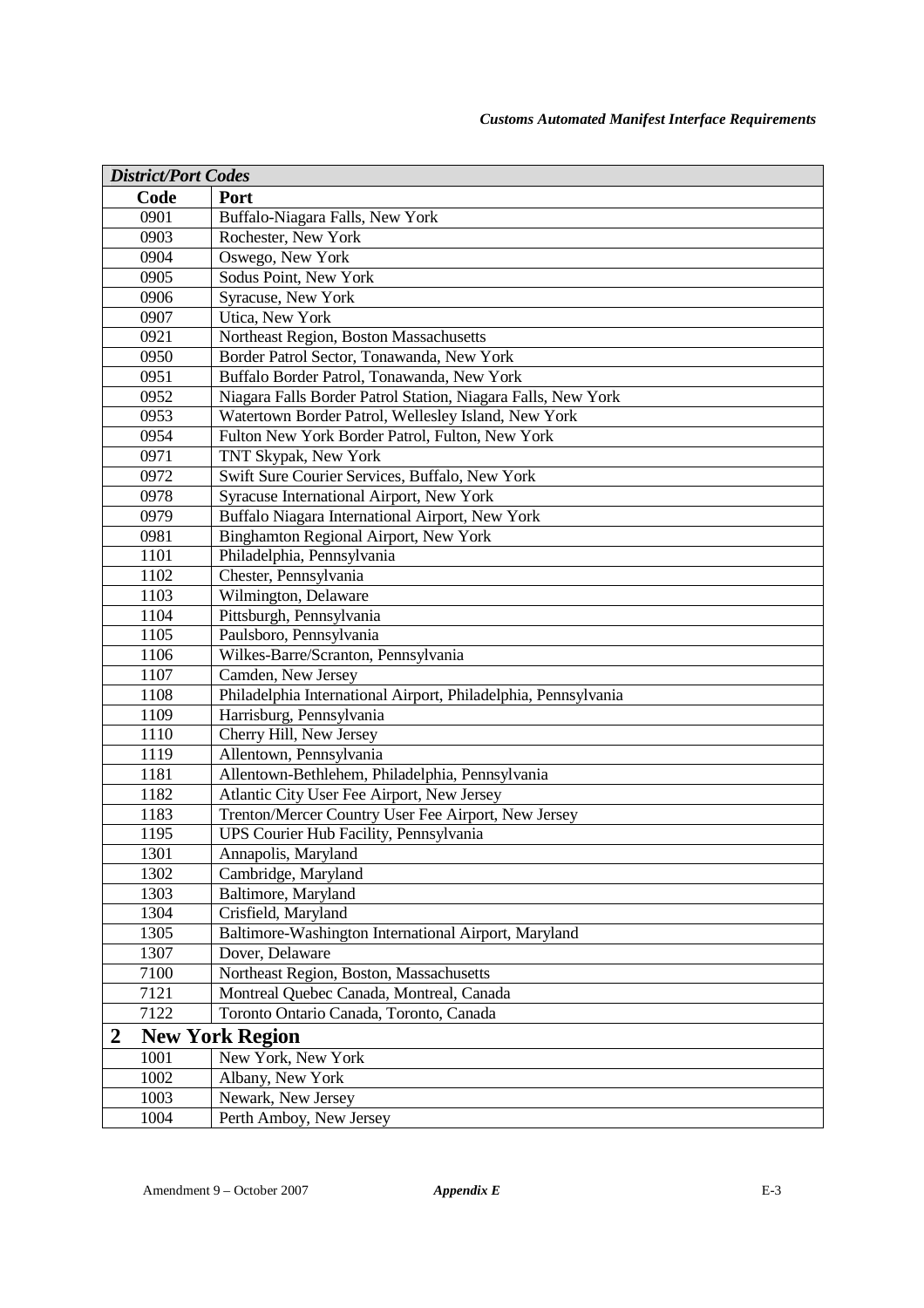| <b>District/Port Codes</b> |                                            |
|----------------------------|--------------------------------------------|
| Code                       | Port                                       |
| 1005                       | Long Island, New York                      |
| 1006                       | Fishkill, New York                         |
| 1007                       | Napanoch, New York                         |
| 1012                       | John F. Kennedy Airport, New York          |
| 4601                       | New York/Newark Area, Newark, New Jersey   |
| 4602                       | Perth Amboy, New Jersey                    |
| 4670                       | UPS, Newark, New Jersey                    |
| 4671                       | Federal Express, Newark, New Jersey        |
| 4681                       | Morristown Airport, Morristown, New Jersey |
| 4701                       | John F. Kennedy Airport, Jamaica, New York |
| 4702                       | John F. Kennedy Airport, Jamaica, New York |
| 4755                       | JFK Alternate, Jamaica, New York           |
| 4770                       | Federal Express Corp., Jamaica, New York   |
| 4771                       | NYACC, Jamaica, New York                   |
| 4772                       | DHL Airways, Jamaica, New York             |
| 4773                       | Emery Worldwide, Jamaica, New York         |
| 4774                       | Air France, Jamaica, New York              |
| 4775                       | Dworkin/Cosell Courier, Jamaica, New York  |
| 4776                       | Swissair (Skyracer), Jamaica, New York     |
| 4777                       | Alitalia (Aliexpress), Jamaica, New York   |
| 4778                       | TNT Skypak, Jamaica, New York              |
| 4779                       | JFK International Airport, New York        |
| 3                          | <b>North Central Region</b>                |
| 3301                       | Raymond, Montana                           |
| 3302                       | Eastport, Idaho                            |
| 3303                       | Salt Lake City, Utah                       |
| 3304                       | Great Falls, Montana                       |
| 3305                       | Butte, Montana                             |
| 3306                       | Turner, Montana                            |
| 3307                       | Denver, Coloroda                           |
| 3308                       | Porthill, Idaho                            |
| 3309                       | Scoby, Montana                             |
| 3310                       | Sweetgrass, Montana                        |
| 3312                       | Whitetail, Montana                         |
| 3316                       | Piegan, Montana                            |
| 3317                       | Opheim, Montana                            |
| 3318                       | Roosville, Montana                         |
| 3319                       | Morgan, Montana                            |
| 3321                       | Whitlash, Montana                          |
| 3322                       | Del Bonita, Montana                        |
| 3323                       | Wildhorse, Montana                         |
| 3324                       | Kalispell Airport, Montana                 |
| 3325                       | Willow Creek, Montana                      |
| 3326                       | Billings, Montana                          |
| 3327                       | Vancouver, BC, Canada                      |
| 3328                       | Calgary, Alberta, Canada                   |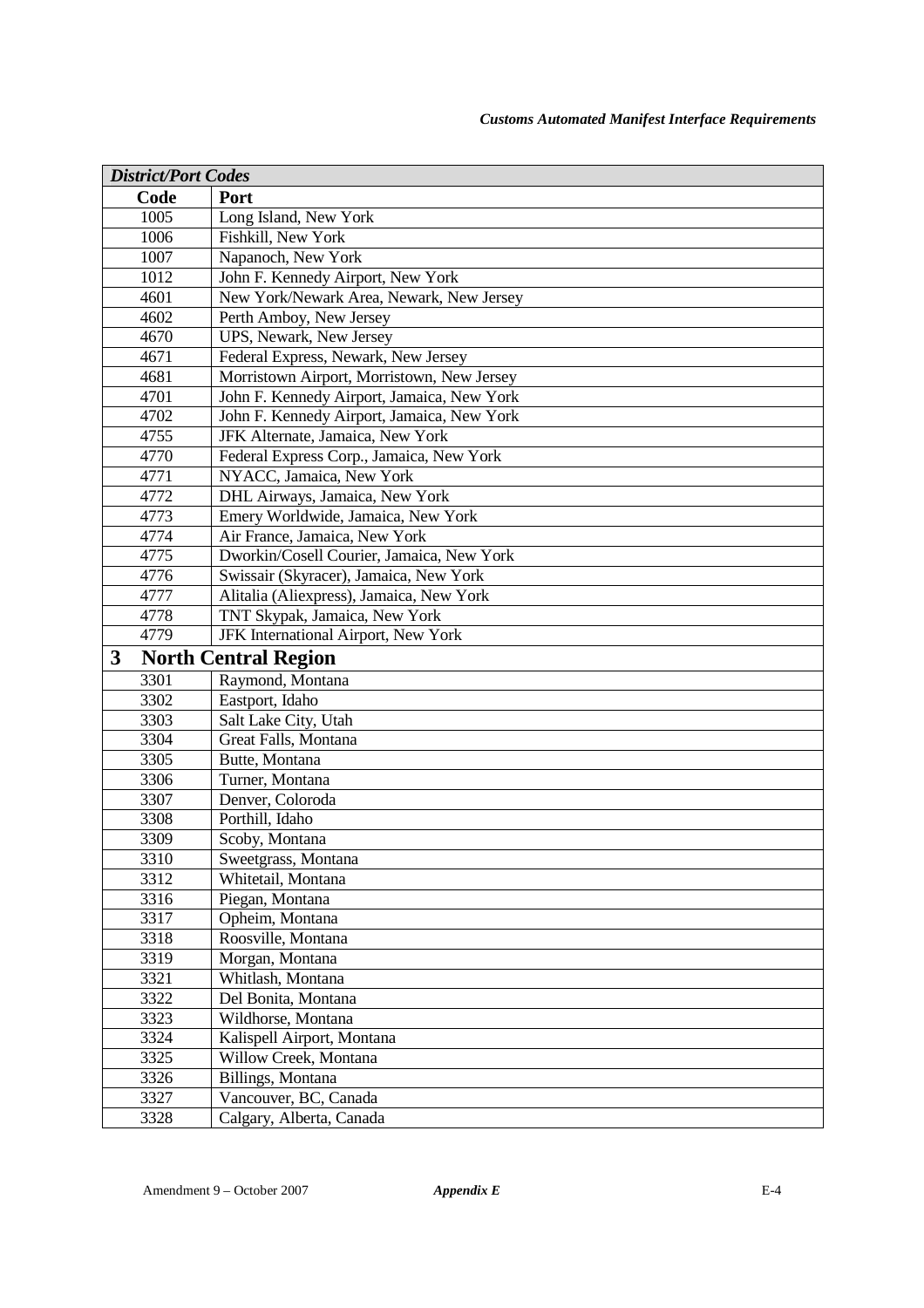| <b>District/Port Codes</b> |                                                       |  |
|----------------------------|-------------------------------------------------------|--|
| Code                       | Port                                                  |  |
| 3329                       | Edmonton, Alberta, Canada                             |  |
| 3331                       | Opheim, Montana                                       |  |
| 3348                       | Helena, Montana                                       |  |
| 3350                       | Border Patrol Sector, Havre, Montana                  |  |
| 3351                       | Havre Montana Border Patrol, Havre, Montana           |  |
| 3352                       | Malta Montana Border Patrol, Malta, Montana           |  |
| 3353                       | Billings Border Patrol, Billings Montana              |  |
| 3354                       | Twin Falls Border Patrol, Twin Falls, Idaho           |  |
| 3355                       | Shelby Montana Border Patrol, Shelby, Montana         |  |
| 3356                       | Sweetgrass Montana Border Patrol, Sweetgrass, Montana |  |
| 3357                       | St. Mary Montana Border Patrol, Babb, Montana         |  |
| 3358                       | Plentywood Montana Border Patrol, Plentywood, Montana |  |
| 3359                       | Scobey Montana Border Patrol, Scobey, Montana         |  |
| 3381                       | Missoula User Fee, Missoula, Montana                  |  |
| 3382                       | Natrona County International Airport, Wyoming         |  |
| 3383                       | Jeffco User Fee Airport, Broofield, Colorado          |  |
| 3384                       | Arapahoe County Public Airport, Englewood, Colorado   |  |
| 3385                       | Eagle County Regional Airport, Gypsum, Colorado       |  |
| 3401                       | Pembina, North Dakota                                 |  |
| 3403                       | Portal, North Dakota                                  |  |
| 3404                       | Neche, North Dakota                                   |  |
| 3405                       | St. John, North Dakota                                |  |
| 3406                       | Northgate, North Dakota                               |  |
| 3407                       | Walhalla, North Dakota                                |  |
| 3408                       | Hannah, North Dakota                                  |  |
| 3409                       | Sarles, North Dakota                                  |  |
| 3410                       | Ambrose, North Dakota                                 |  |
| 3411                       | Fargo, North Dakota                                   |  |
| 3412                       | Fargo, Grand Forks, North Dakota                      |  |
| 3413                       | Antler, North Dakota                                  |  |
| 3414                       | Sherwood, North Dakota                                |  |
| 3415                       | Hansboro, North Dakota                                |  |
| 3416                       | Maida, North Dakota                                   |  |
| 3417                       | Fortuna, North Dakota                                 |  |
| 3419                       | Westhope, North Dakota                                |  |
| 3420                       | Noonan, North Dakota                                  |  |
| 3421                       | Carbury, North Dakota                                 |  |
| 3422                       | Dunseith, North Dakota                                |  |
| 3423                       | Warroad, Minnesota                                    |  |
| 3424                       | Baudette, Minnesota                                   |  |
| 3425                       | Pinecreek, Minnesota                                  |  |
| 3426                       | Roseau, Minnesota                                     |  |
| 3427                       | Grand Forks Airport, Grand Forks, North Dakota        |  |
| 3428                       | Winnipeg International Airport, Winnipeg, Canada      |  |
| 3429                       | Crane Lake, Minnesota                                 |  |
| 3430                       | Lancaster, Minnesota                                  |  |
| 3431                       | Minot, North Dakota                                   |  |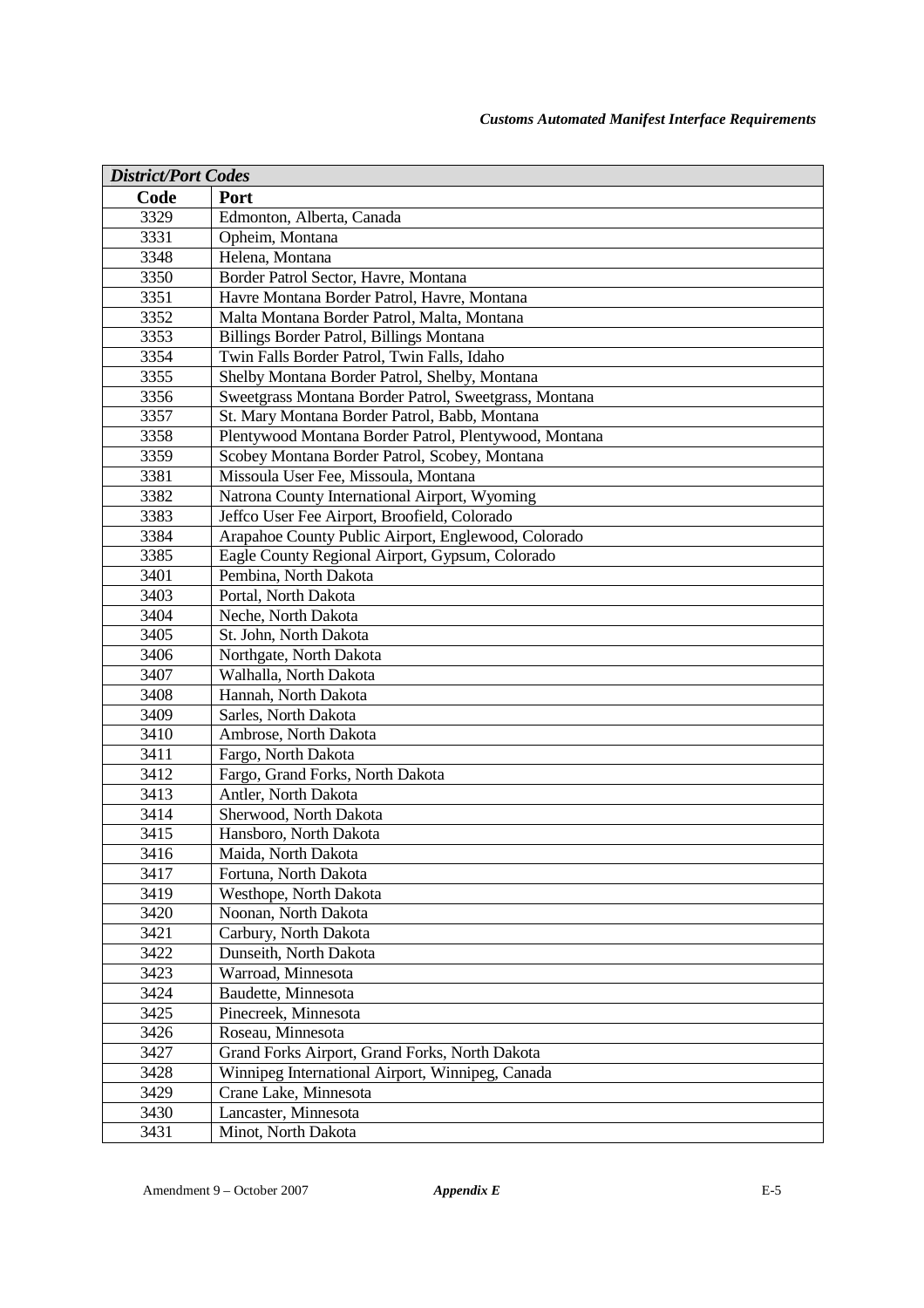| <b>District/Port Codes</b> |                                                                   |  |
|----------------------------|-------------------------------------------------------------------|--|
| Code                       | Port                                                              |  |
| 3432                       | Grand Forks, North Dakota                                         |  |
| 3450                       | Border Patrol Sector, Grand Forks, North Dakota                   |  |
| 3451                       | Grand Forks Border Patrol, Grand Forks, North Dakota              |  |
| 3452                       | Portal North Dakota Border Patrol, Portal, North Dakota           |  |
| 3453                       | Bottineau Border Patrol, Bottineau, North Dakota                  |  |
| 3454                       | Pembina (Noyes) Border Patrol, Hallock, Minnesota                 |  |
| 3455                       | International Falls Border Patrol, International Falls, Minnesota |  |
| 3456                       | Warroad Border Patrol, Warroad, Minnesota                         |  |
| 3457                       | Duluth Border Patrol, Duluth, Minnesota                           |  |
| 3458                       | Grand Marais Border Patrol, Grand Marais, Minnesota               |  |
| 3481                       | Hector International Airport, Fargo, North Dakota                 |  |
| 3499                       | Pembina Cartage Control, Pembina, North Dakota                    |  |
| 3501                       | Minneapolis-St. Paul, Minnesota                                   |  |
| 3502                       | Sioux Falls, South Dakota                                         |  |
| 3503                       | Rapid City, South Dakota                                          |  |
| 3505                       | Cedar Rapids, Iowa                                                |  |
| 3506                       | Sioux City, Iowa                                                  |  |
| 3507                       | Grand Island, Nebraska                                            |  |
| 3508                       | North Platte, Nebraska                                            |  |
| 3510                       | Duluth, Wisconsin                                                 |  |
| 3511                       | Ashland, Wisconsin                                                |  |
| 3512                       | Omaha, Nebraska                                                   |  |
| 3513                       | Des Moines, Iowa                                                  |  |
| 3578                       | Minneapolis-St. Paul Airport, Minnesota                           |  |
| 3579                       | Joe Foss Field Airport, South Dakota                              |  |
| 3581                       | Rochester, Minnesota User Fee Airport                             |  |
| 3601                       | Duluth, Minnesota                                                 |  |
| 3602                       | Ashland, Wisconsin                                                |  |
| 3604                       | International Falls/Rainer, Minnesota                             |  |
| 3608                       | Superior, Wisconsin                                               |  |
| 3613                       | Grand Portage, Minnesota                                          |  |
| 3614                       | Silver Bay, Minnesota                                             |  |
| 3701                       | Milwaukee, Wisconsin                                              |  |
| 3702                       | Marinette, Wisconsin                                              |  |
| 3703                       | Green Bay, Wisconsin                                              |  |
| 3706                       | Manitowoc, Wisconsin                                              |  |
| 3707                       | Sheboygan, Wisconsin                                              |  |
| 3708                       | Racine, Wisconsin                                                 |  |
| 3801                       | Detroit, Michigan                                                 |  |
| 3802                       | Port Huron, Michigan                                              |  |
| 3803                       | Sault Ste Marie, Michigan                                         |  |
| 3804                       | Saginaw/Bay City, Michigan                                        |  |
| 3805                       | Battle Creek, Michigan                                            |  |
| 3806                       | Grand Rapids, Michigan                                            |  |
| 3807                       | Detroit Metropolitan Airport, Michigan                            |  |
| 3808                       | Escanaba, Michigan                                                |  |
| 3809                       | Marquette, Michigan                                               |  |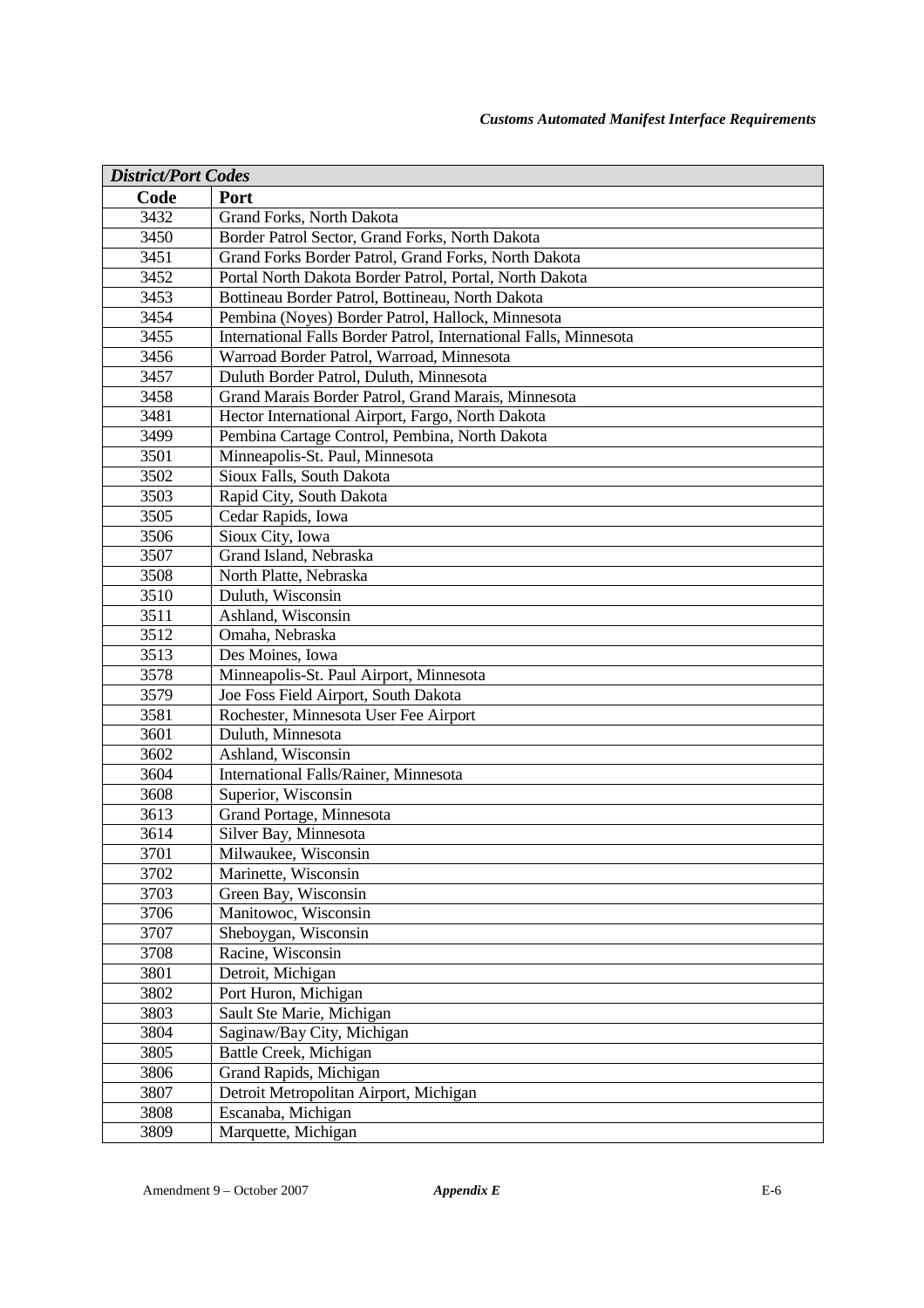| <b>District/Port Codes</b> |                                                          |  |
|----------------------------|----------------------------------------------------------|--|
| Code                       | Port                                                     |  |
| 3814                       | Algonac, Michigan                                        |  |
| 3815                       | Muskegon, Michigan                                       |  |
| 3816                       | Grand Haven, Michigan                                    |  |
| 3818                       | Rogers City, Michigan                                    |  |
| 3819                       | Detour City, Michigan                                    |  |
| 3820                       | Mackinac Island, Michigan                                |  |
| 3822                       | South Haven, Michigan                                    |  |
| 3842                       | Presque Island, Michigan                                 |  |
| 3843                       | Alpena, Michigan                                         |  |
| 3844                       | Ferrysburg, Michigan                                     |  |
| 3850                       | Border Patrol Sector, Selfridge Angb, Michigan           |  |
| 3851                       | Detroit Border Patrol, Detroit, Michigan                 |  |
| 3852                       | Sault Ste Marie Border Patrol, Sault Ste Marie, Michigan |  |
| 3853                       | Trenton Border Patrol, Trenton, Michigan                 |  |
| 3854                       | Port Huron Border Patrol, Marysville, Michigan           |  |
| 3855                       | Grand Rapids Border Patrol, Holland, Michigan            |  |
| 3879                       | Detroit Metro Airport, Michigan                          |  |
| 3881                       | Oakland/Pontiac Airport, Detroit, Michigan               |  |
| 3882                       | Willow Run Airport, Ypsilanti, Michigan                  |  |
| 3901                       | Chicago, Illinois                                        |  |
| 3902                       | Peoria, Illinois                                         |  |
| 3903                       | Omaha, Nebraska                                          |  |
| 3904                       | East Chicago, Indiana                                    |  |
| 3905                       | Gary, Indiana                                            |  |
| 3906                       | O'Hara International Airport, Chicago, Illinois          |  |
| 3907                       | Des Moines, Iowa                                         |  |
| 3908                       | Davenport, IA-Rock Island, Milan, Illinois               |  |
| 3909                       | Rockford Airport, Rockford, Illinois                     |  |
| 3910                       | Midway International Airport, Chicago, Illinois          |  |
| 3911                       | Springfield, Illinois                                    |  |
| 3979                       | Epply Airfield Airport, Nebraska                         |  |
| 3981                       | Waukegan Regional Airport, Waukegan, Illinois            |  |
| 3982                       | Greater Rockford Airport, Rockford, Illinois             |  |
| 3983                       | Pal-Waukee User Fee Airport, Wheeling, Illinois          |  |
| 3984                       | Dupage Airport Authority, West Chicago, Illinois         |  |
| 3985                       | Decatur User Fee Airport, Decatur, Illinois              |  |
| 3991                       | Nippon Courier Hub, Chicago, Illinois                    |  |
| 4101                       | Cleveland, Ohio                                          |  |
| 4102                       | Cincinnati, Ohio                                         |  |
| 4103                       | Columbus, Ohio                                           |  |
| 4104                       | Dayton, Ohio                                             |  |
| 4105                       | Toledo, Ohio                                             |  |
| 4106                       | Erie, Pennsylvania                                       |  |
| 4107                       | Northern, Kentucky                                       |  |
| 4108 & 4122                | Ashtabula, Ohio                                          |  |
| 4109 & 4122                | Conneaut, Ohio                                           |  |
| 4110                       | Indianapolis, Indiana                                    |  |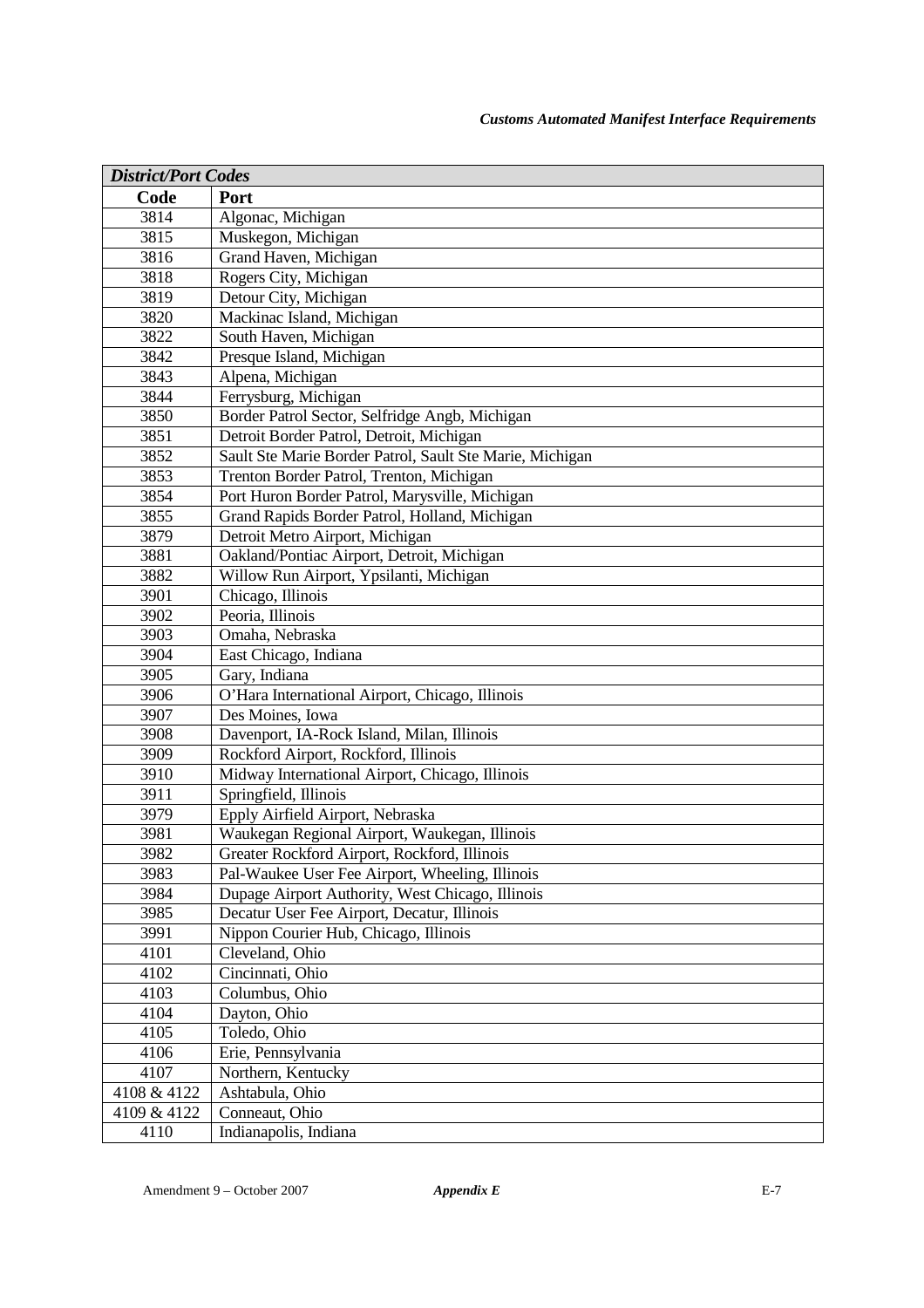| <b>District/Port Codes</b> |      |                                                  |
|----------------------------|------|--------------------------------------------------|
|                            | Code | Port                                             |
|                            | 4111 | Fairport Harbor, Ohio                            |
|                            | 4112 | Akron, Ohio                                      |
|                            | 4113 | Evansville, Indiana                              |
|                            | 4114 | Lawrenceburg, Indiana                            |
|                            | 4115 | Louisville, Kentucky                             |
|                            | 4116 | Owensboro-Evansville, Indiana                    |
|                            | 4122 | Ashtabula/Conneaut, Ohio                         |
|                            | 4130 | London, Kentucky                                 |
|                            | 4131 | Bowling Green, Kentucky                          |
|                            | 4170 | Burlington Air Express, Toledo, Ohio             |
|                            | 4181 | Airborne Air Park, Wilmington, Ohio              |
|                            | 4182 | Rickenbacker Airport, Columbus, Ohio             |
|                            | 4183 | Fort Wayne Airport, Fort Wayne, Indiana          |
|                            | 4184 | Bluegrass Airport, Lexington, Kentucky           |
|                            | 4185 | Hulman Regional Airport, Terre Haute, Indiana    |
|                            | 4191 | Airborne Express, Wilmington, Ohio               |
|                            | 4192 | Burlington AIT Express, Toledo, Ohio             |
|                            | 4195 | Emery Courier, Vandalia, Ohio                    |
|                            | 4196 | UPS Courier, Louisville, Kentucky                |
|                            | 4197 | DHL Courier, Cincinnati, Ohio                    |
|                            | 4198 | Federal Express Hub, Indianapolis, Indiana       |
|                            | 4501 | Kansas City, Missouri                            |
|                            | 4502 | St. Joseph, Missouri                             |
|                            | 4503 | St. Louis, Missouri                              |
|                            | 4504 | Wichita, Kansas                                  |
|                            | 4505 | Springfield, Missouri                            |
|                            | 4506 | Spirit Of St. Louis Airport, St. Louis, Missouri |
|                            | 7900 | North Central Region, Chicago, Illinois          |
|                            | 7922 | <b>USCBP Vancouver Preclear, Washington, DC</b>  |
|                            | 7923 | USCBP Calgary Preclear, Washington, DC           |
|                            | 7924 | USCBP Edmonton Preclear, Washington, DC          |
|                            | 7925 | <b>USCBP</b> Montreal Preclear, Washington, DC   |
|                            | 7926 | <b>USCBP</b> Toronto Preclear, Washington, DC    |
|                            | 7928 | USCBP Winnipeg Preclear, Washington, DC          |
|                            | 7929 | USCBP Ottawa Preclear, Washington, DC            |
|                            | 7930 | USCBP Victoria Preclear, Washington, DC          |
| 4                          |      | <b>Southeast Region</b>                          |
|                            | 1401 | Norfolk, Virginia                                |
|                            | 1402 | Newport News, Virginia                           |
|                            | 1403 | Norfolk Subport, Norfolk, Virginia               |
|                            | 1404 | Richmond-Petersburg, Virginia                    |
|                            | 1405 | Harrisonburg, Virginia                           |
|                            | 1406 | Cape Charles, Virginia                           |
|                            | 1407 | Reedville, Virginia                              |
|                            | 1408 | Hopewell, Virginia                               |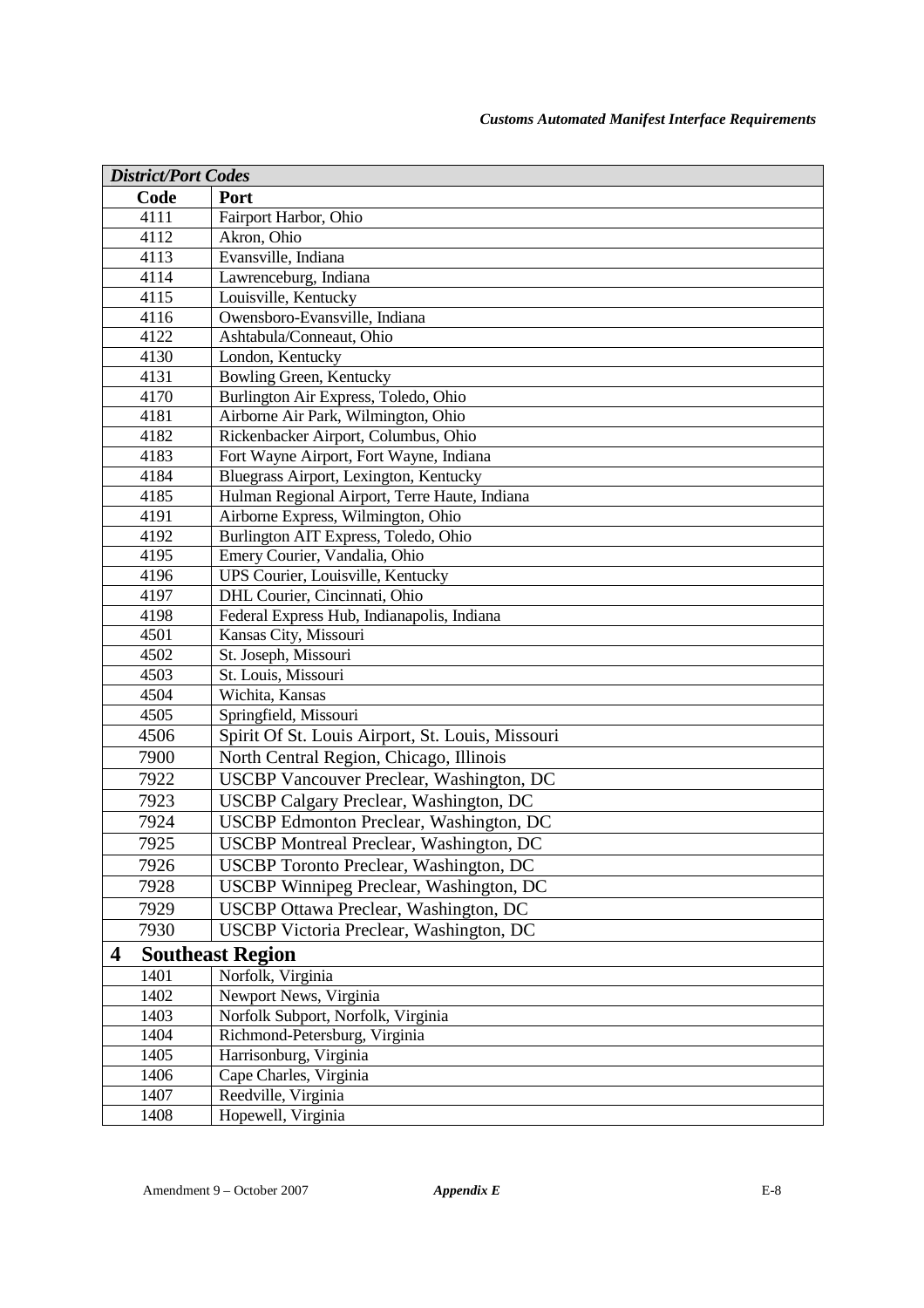| <b>District/Port Codes</b> |                                                                  |  |
|----------------------------|------------------------------------------------------------------|--|
| Code                       | Port                                                             |  |
| 1409                       | Charleston, West Virginia                                        |  |
| 1410                       | Front Royal, Virginia                                            |  |
| 1411                       | Fraudulent Document Lab, Virginia                                |  |
| 1481                       | New River Valley Airport, Dublin, Virginia                       |  |
| 1501                       | Wilmington, North Carolina                                       |  |
| 1502                       | Winston-Salem, North Carolina                                    |  |
| 1503                       | Durham, North Carolina                                           |  |
| 1506                       | Reidsville, North Carolina                                       |  |
| 1511                       | Beaufort-Morehead City, North Carolina                           |  |
| 1512                       | Charlotte, North Carolina                                        |  |
| 1599                       | Wilmington Cartage Cont, Wilmington, North Carolina              |  |
| 1601                       | Charleston, South Carolina                                       |  |
| 1602                       | Georgetown, South Carolina                                       |  |
| 1603                       | Greenville-Spartanburg, South Carolina                           |  |
| 1604                       | Columbia, South Carolina                                         |  |
| 1608                       | Greer, South Carolina                                            |  |
| 1681                       | Myrtle Beach International Airport, Myrtle Beach, South Carolina |  |
| 1701                       | Brunswick, Georgia                                               |  |
| 1703                       | Savannah, Georgia                                                |  |
| 1704                       | Atlanta, Georgia                                                 |  |
| 1705                       | Albany, Georgia                                                  |  |
| 1706                       | Dalton, Georgia                                                  |  |
| 1709                       | Hartsfield Airport, Atlanta, Georgia                             |  |
| 1755                       | Port for Tracking, Savannah, Georgia                             |  |
| 1758                       | Olympics Security, Atlanta, Georgia                              |  |
| 1759                       | Atlanta-Olympics, Atlanta, Georgia                               |  |
| 1801                       | Tampa, Florida                                                   |  |
| 1803                       | Jacksonville, Florida                                            |  |
| 1804                       | Tallahassee, Florida                                             |  |
| 1805                       | Fernandina Beach, Florida                                        |  |
| 1806                       | Carrabelle, Florida                                              |  |
| 1807                       | Boca Grande, Florida                                             |  |
| 1808                       | Orlando, Florida                                                 |  |
| 1809                       | Orlando-Sanford Airport, Sanford, Florida                        |  |
| 1811                       | Sarasota/Bradenton, Manatee, Florida                             |  |
| 1814                       | St. Petersburg, Florida                                          |  |
| 1816                       | Port Canaveral, Florida                                          |  |
| 1817                       | Apalachicola, Florida                                            |  |
| 1818                       | Panama City, Florida                                             |  |
| 1819                       | Pensacola, Florida                                               |  |
| 1820                       | Port St. Joe, Florida                                            |  |
| 1821                       | Port Manatee, Florida                                            |  |
| 1822                       | Fort Myers, Florida                                              |  |
| 1851                       | Tampa Border Patrol, Tampa, Florida                              |  |
| 1852                       | Jacksonville Border Patrol, Jacksonville, Florida                |  |
| 1853                       | Orlando Border Patrol, Orlando, Florida                          |  |
| 1881                       | Southwest Florida Fort, Myers, Florida                           |  |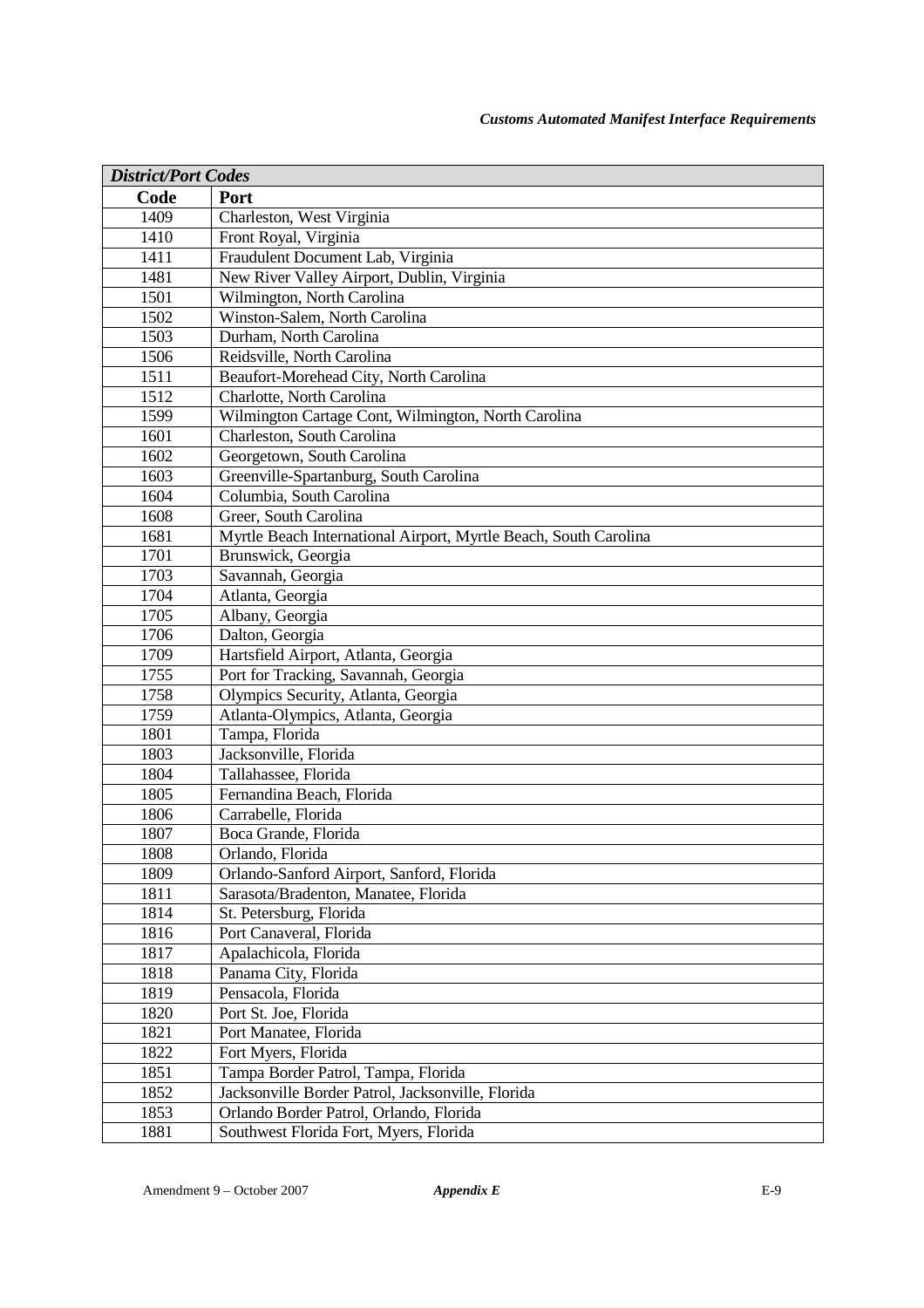| <b>District/Port Codes</b> |                                                                              |  |
|----------------------------|------------------------------------------------------------------------------|--|
| Code                       | Port                                                                         |  |
| 1882                       | Sanford Regional Airport, Sanford, Florida                                   |  |
| 1883                       | Sarasota-Bradenton Airport, Sarasota, Florida                                |  |
| 1884                       | Daytona Beach International Airport, Daytona Beach, Florida                  |  |
| 1885                       | Melbourne Regional Airport, Melbourne, Florida                               |  |
| 1886                       | Ocala Regional Airport, Ocala, Florida                                       |  |
| 1899                       | Tampa Cartage Control, Tampa, Florida                                        |  |
| 4901                       | Aguadilla, Puerto Rico                                                       |  |
| 4904                       | Fajardo, Puerto Rico                                                         |  |
| 4905                       | Guanica, Puerto Rico                                                         |  |
| 4906                       | Humacao, Puerto Rico                                                         |  |
| 4907                       | Mayaguez, Puerto Rico                                                        |  |
| 4908                       | Ponce, Puerto Rico                                                           |  |
| 4909                       | San Juan, Puerto Rico                                                        |  |
| 4911                       | Jobos, Puerto Rico                                                           |  |
| 4912                       | Guayanilla, Puerto Rico                                                      |  |
| 4913                       | San Juan International Airport, Old San Juan, Puerto Rico                    |  |
| 4950                       | Border Patrol Sector, Aguadilla, Puerto Rico                                 |  |
| 4951                       | Ramey Puerto Rico Border Patrol, Aguadilla, Puerto Rico                      |  |
| 4978                       | Luis Munoz International Airport, Puerto Rico                                |  |
| 4979                       | Rafael Hernandez Airport, Puerto Rico                                        |  |
| 5101                       | Charlotte Amalie, Virgin Islands                                             |  |
| 5102                       | Cruz Bay, Virgin Islands                                                     |  |
| $\overline{5103}$          | Coral Bay, Virgin Islands                                                    |  |
| 5104                       | Christiansted, Virgin Islands                                                |  |
| 5105                       | Frederiksted, Virgin Islands                                                 |  |
| 5107                       | St. Croix, Virgin Islands                                                    |  |
| 5108                       | Customs & Border Protection, St. Thomas, Virgin Islands                      |  |
| 5201                       | Miami, Florida                                                               |  |
| 5202                       | Key West, Florida                                                            |  |
| 5203                       | Port Everglades, Florida                                                     |  |
| 5204                       | West Palm Beach, Florida                                                     |  |
| 5205                       | Fort Pierce, Florida                                                         |  |
| 5206                       | Miami International Airport, Miami, Florida                                  |  |
| 5207                       | St. Croix, Virgin Islands                                                    |  |
| 5208                       | Charlotte Amalie, Virgin Islands                                             |  |
| 5210                       | Fort Lauderdale International Airport, Fort Lauderdale, Florida              |  |
| 5211                       | Key Largo, Florida                                                           |  |
| 5212                       | Pembroke Pines, Florida                                                      |  |
| 5250                       | Border Patrol Sector, Pembroke Pines, Florida                                |  |
| 5251                       | Miami Border Patrol, Pembroke Pines, Florida                                 |  |
| 5252                       | West Palm Beach Border Patrol, West Palm Beach, Florida                      |  |
| 5255                       | Miami Alternate, Miami, Florida                                              |  |
| 5270                       | International Courier Association, Miami, Florida                            |  |
| 5271                       | DHL Worldwide Express, Miami, Florida                                        |  |
| 5272                       | Miami International Airport, Cargo Facilities Services, Inc., Miami, Florida |  |
| 5273                       | UPS Miami International Airport, Miami, Florida                              |  |
| 5295                       | UPS Miami International Airport, Miami, Florida                              |  |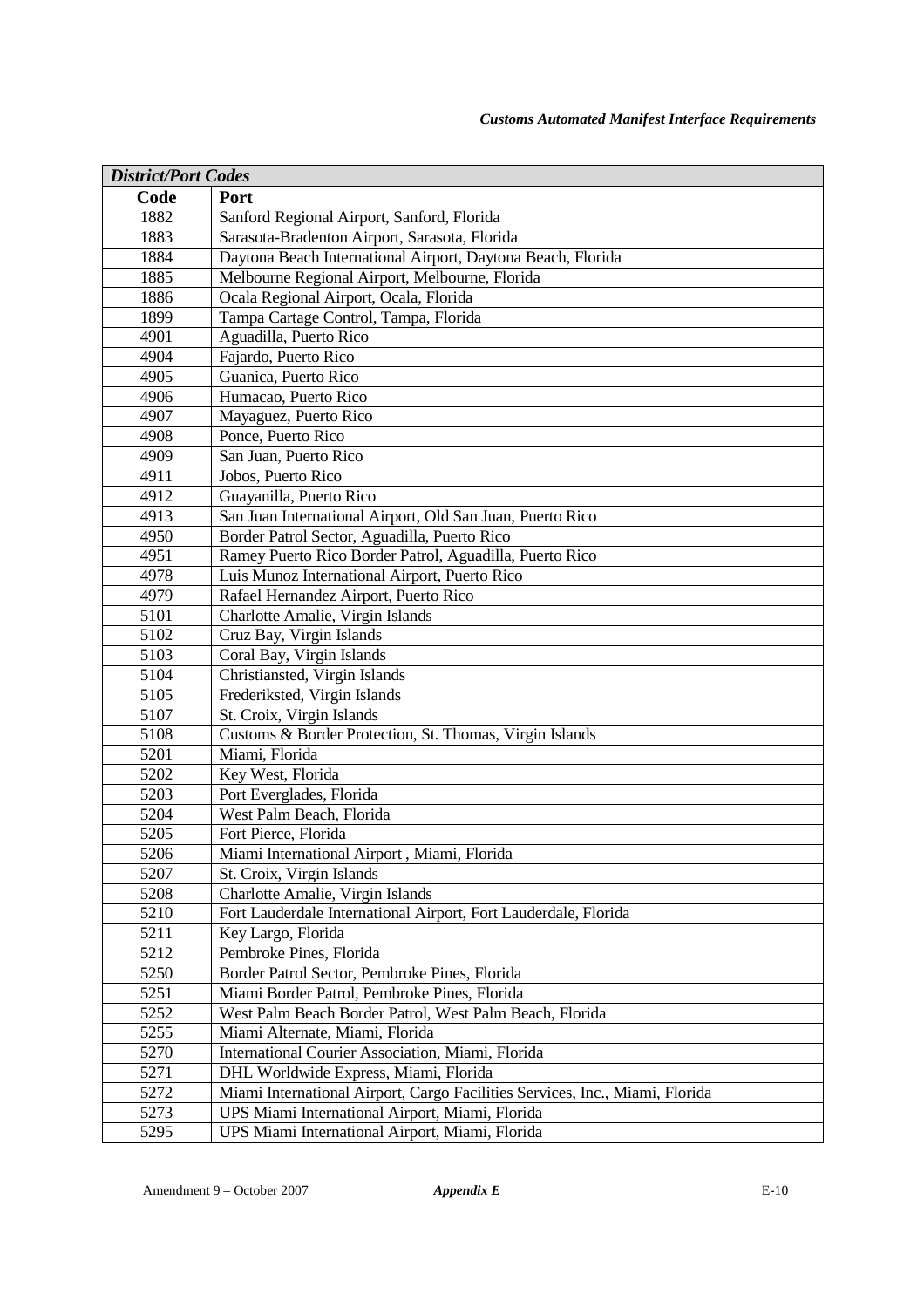| <b>District/Port Codes</b> |                                                            |  |
|----------------------------|------------------------------------------------------------|--|
| Code                       | Port                                                       |  |
| 5297                       | Fedex Courier Hub, Miami, Florida                          |  |
| 5298                       | IBC Courier Hub, Miami, Florida                            |  |
| 5299                       | Miami Seaport Alternate, Miami, Florida                    |  |
| 5401                       | Washington, District of Columbia                           |  |
| 5402                       | Alexandria, Virginia                                       |  |
| 7400                       | Southeast Region, Miami, Florida                           |  |
| 7401                       | USCBP St. Thomas Preclearance, St. Thomas, Virgin Islands  |  |
| 7404                       | USCBP St. Croix Preclearance, St. Croix, Virgin Islands    |  |
| 7421                       | USCBP Bermuda Preclearance, Washington, DC                 |  |
| 7422                       | USCBP Freeport Preclearance, Washington, DC                |  |
| 7423                       | USCBP, Nassau Preclearance, Washington, DC                 |  |
| 7424                       | USCBP, Aruba Preclearance, Washington, DC                  |  |
| 5                          | <b>South Central Region</b>                                |  |
| 1901                       | Mobile, Alabama                                            |  |
| 1902                       | Gulfport, Mississippi                                      |  |
| 1903                       | Pascagoula, Mississippi                                    |  |
| 1904                       | Birmingham, Alabama                                        |  |
| 1905                       | Apalachicola, Florida                                      |  |
| 1906                       | Carrabelle, Florida                                        |  |
| 1907                       | Panama City, Florida                                       |  |
| 1908                       | Pensacola, Florida                                         |  |
| 1909                       | Port St. Joe, Florida                                      |  |
| 1910                       | Huntsville, Alabama                                        |  |
| 1951                       | Gulfport Border Patrol, Gulfport, Mississippi              |  |
| 1952                       | Mobile Border Patrol, Mobile, Alabama                      |  |
| 2001                       | Morgan City, Louisiana                                     |  |
| 2002                       | New Orleans, Louisiana                                     |  |
| 2003                       | Little Rock, Arkansas                                      |  |
| 2004                       | Baton Rouge, Louisiana                                     |  |
| 2005                       | Port Sulphur, Louisiana                                    |  |
| 2006                       | Memphis, Tennessee                                         |  |
| 2007                       | Nashville, Tennessee                                       |  |
| 2008                       | Chattanooga, Tennessee                                     |  |
| 2009                       | Destrehan, Louisiana                                       |  |
| 2010                       | Gramercy, Louisiana                                        |  |
| 2011                       | Greenville, Mississippi                                    |  |
| 2012                       | Avondale, Louisiana                                        |  |
| 2013                       | St. Rose, Louisiana                                        |  |
| 2014                       | Good Hope, Louisiana                                       |  |
| 2015                       | Vicksburg, Mississippi (Include Jackson Municipal Airport) |  |
| 2020                       | Lake Charles, Louisiana                                    |  |
| 2016                       | Knoxville, Tennessee                                       |  |
| 2017                       | Lake Charles, Louisiana                                    |  |
| 2018                       | Shreveport-Bossier City, Louisiana                         |  |
| 2019                       | Lake Charles, Louisiana                                    |  |
| 2021                       | Houma, Louisiana                                           |  |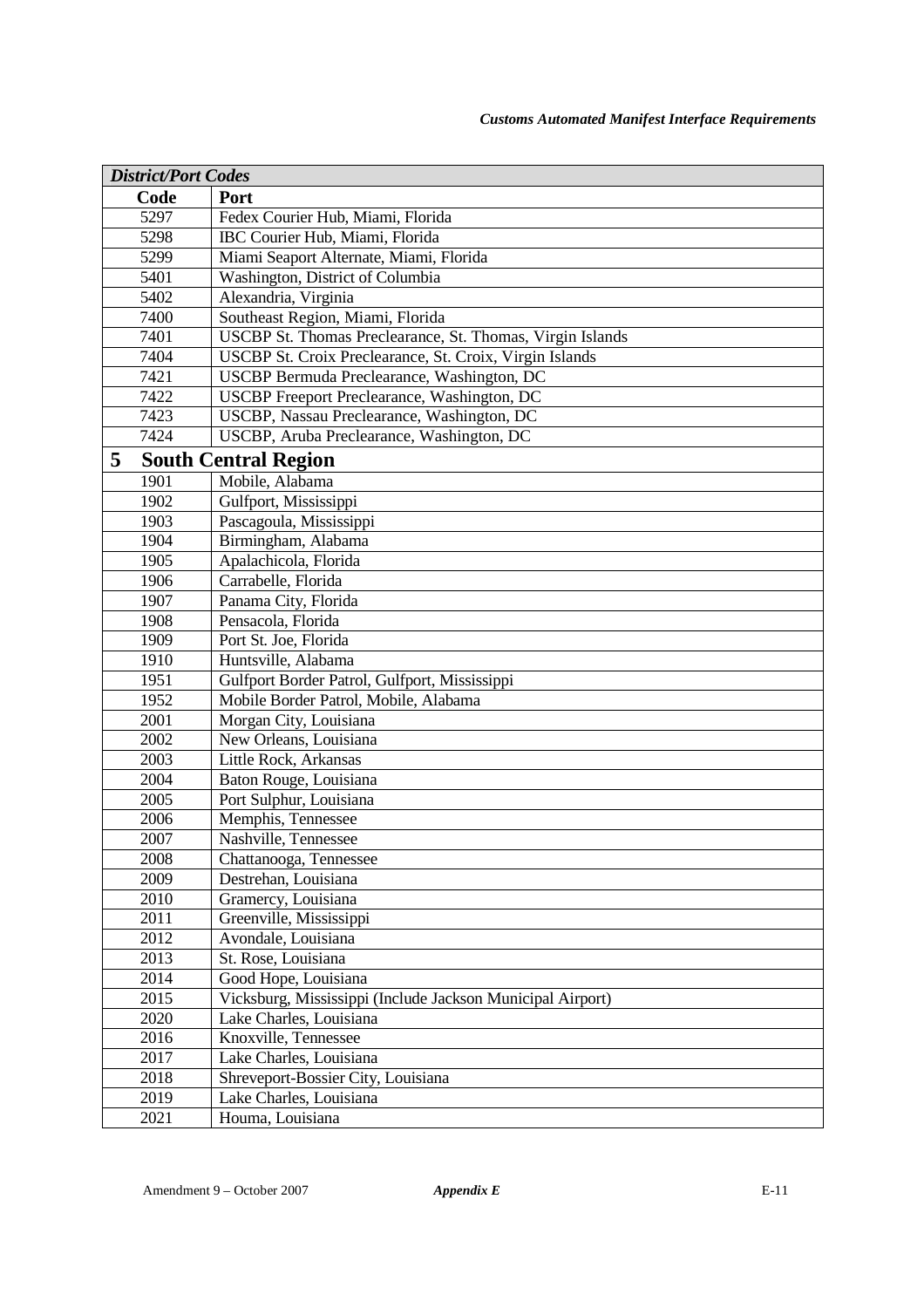| <b>District/Port Codes</b> |                                                            |  |
|----------------------------|------------------------------------------------------------|--|
| Code                       | Port                                                       |  |
| 2023                       | Lafayette, Louisiana                                       |  |
| 2024                       | Ft. Smith, Arkansas                                        |  |
| 2025                       | Fayetteville, Arkansas                                     |  |
| 2026                       | Texarkana, Arkansas                                        |  |
| 2027                       | Tri-City User Fee Airport, Blountville, Tennessee          |  |
| 2050                       | Border Patrol Sector, New Orleans, Louisiana               |  |
| 2051                       | Lake Charles Border Patrol, Lake Charles, Louisiana        |  |
| 2052                       | Baton Rouge Border Patrol, Baton Rouge, Louisiana          |  |
| 2053                       | New Orleans Border Patrol, New Orleans, Louisiana          |  |
| 2054                       | Little Rock Border Patrol, Little Rock, Arkansas           |  |
| 2081                       | Jackson Airport, Jackson, Mississippi                      |  |
| 2083                       | Arkansas Aesoplex, Blythville, Tennessee                   |  |
| 2084                       | Rogers Municipal Airport/Carter, Rogers, Arkansas          |  |
| 2095                       | Federal Express Courier, Memphis, Tennessee                |  |
| 2097                       | Nashville, Tennessee Cartage-Con, New Orleans, Louisiana   |  |
| 2098                       | Memphis, Tennessee Cartage-Control, New Orleans, Louisiana |  |
| 2099                       | New Orleans Cartage-Control, New Orleans, Louisiana        |  |
| 7500                       | South Central Region, New Orleans, Louisiana               |  |
| 7541                       | Dublin, IE Preclearance, Washington, DC                    |  |
| 7542                       | Shannon IE Preclearance, Washington, DC                    |  |
| 6                          | <b>Southwest Region</b>                                    |  |
| 2101                       | Port Arthur, Texas                                         |  |
| 2102                       | Sabine, Texas                                              |  |
| 2103                       | Orange, Texas                                              |  |
| 2104                       | Beaumont, Texas                                            |  |
| 2105                       | Lake Charles, Louisiana                                    |  |
| 2150                       | Border Patrol Sector, Yuma, Arizona                        |  |
| 2151                       | Blythe California Border Patrol, Blythe, California        |  |
| 2152                       | Yuma Arizona Border Patrol, Yuma, Arizona                  |  |
| 2153                       | Wellton Arizona Border Patrol, Wellton, Arizona            |  |
| 2201                       | Galveston, Texas                                           |  |
| 2204                       | Freeport, Texas                                            |  |
| 2205                       | Corpus Christi, Texas                                      |  |
| 2208                       | Port Lavaca, Texas                                         |  |
| 2250                       | Border Patrol Sector, Laredo, Texas                        |  |
| 2251                       | Laredo Del Mar Border Patrol, Laredo, Texas                |  |
| 2252                       | Cotulla Texas Border Patrol, Cotulla, Texas                |  |
| 2253                       | Hebbronville Texas Border Patrol, Hebbronville, Texas      |  |
| 2254                       | Laredo South Border Patrol, Laredo, Texas                  |  |
| 2255                       | Dallas Border Patrol, Euless, Texas                        |  |
| 2256                       | Freer Texas Border Patrol, Freer, Texas                    |  |
| 2257                       | San Antonio Border Patrol, San Antonio, Texas              |  |
| 2258                       | Zapata Texas Border Patrol, Zapata, Texas                  |  |
| 2301                       | Brownsville, Texas                                         |  |
| 2302                       | Del Rio, Texas                                             |  |
| 2303                       | Eagle Pass, Texas                                          |  |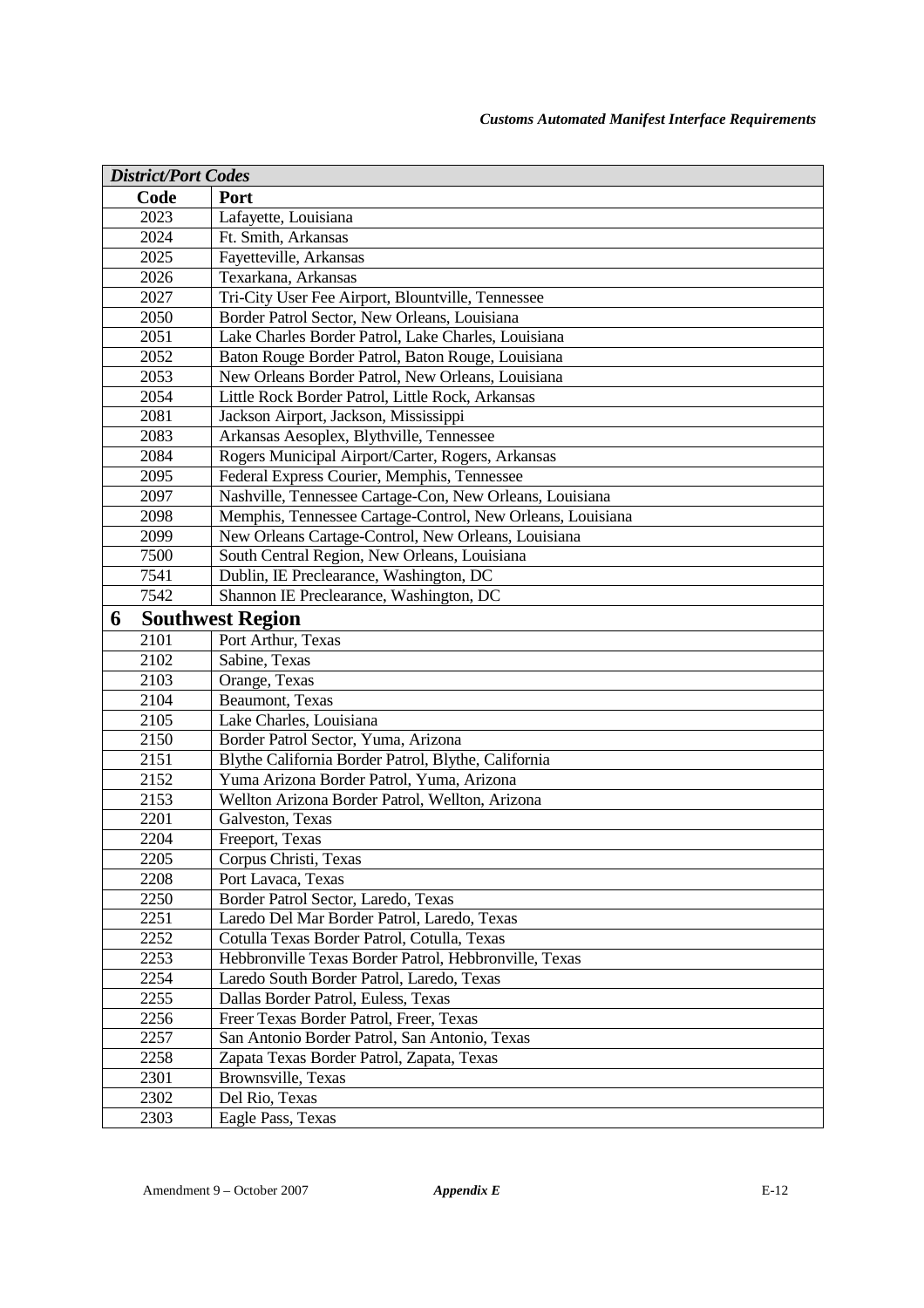| <b>District/Port Codes</b> |                                                           |
|----------------------------|-----------------------------------------------------------|
| Code                       | Port                                                      |
| 2304                       | Laredo, Texas                                             |
| 2305                       | Hidalgo, Texas                                            |
| 2307                       | Rio Grande City, Texas                                    |
| 2308                       | San Antonio, Texas                                        |
| 2309                       | Progresso, Texas                                          |
| 2310                       | Roma, Texas                                               |
| 2330                       | Harlingen, Texas                                          |
| 2350                       | Border Patrol Sector, Del Rio, Texas                      |
| 2351                       | Comstock Border Patrol, Comstock, Texas                   |
| 2352                       | Carrizo Springs Border Patrol, Carrizo Springs, Texas     |
| 2353                       | Del Rio Border Patrol, Del Rio, Texas                     |
| 2354                       | Eagle Pass Border Patrol, Eagle Pass, Texas               |
| 2355                       | Brackettville Border Patrol, Brackettville, Texas         |
| 2356                       | Uvalde Texas Border Patrol, Uvalde, Texas                 |
| 2357                       | Rocksprings Border Patrol, Rocksprings, Texas             |
| 2358                       | Llano Texas Border Patrol, Llano, Texas                   |
| 2359                       | San Angelo Border Patrol, San Angelo, Texas               |
| 2360                       | Abilene Texas Border Patrol, Abilene, Texas               |
| 2381                       | Edinburg International Airport, Edinburg, Texas           |
| 2382                       | Midland International Airport, Midland, Texas             |
| 2393                       | Brownsville-Cartage Control, Brownsville, Texas           |
| 2394                       | Del Rio-Cartage Control, Del Rio, Texas                   |
| 2395                       | Eagle Pass-Cartage Control, Eagle Pass, Texas             |
| 2396                       | San Antonio-Cartage Control, San Antonio, Texas           |
| 2397                       | Roma-Cartage Control, Roma, Texas                         |
| 2398                       | Hidalgo Cartage Control, Pharr, Texas                     |
| 2399                       | Laredo Cartage Control, Laredo, Texas                     |
| 2401                       | El Paso District, El Paso, Texas                          |
| 2402                       | El Paso, Texas                                            |
| 2403                       | Presidio, Texas                                           |
| 2404                       | Fabens, Texas                                             |
| 2406                       | Columbus, New Mexico                                      |
| 2407                       | Albuquerque, New Mexico                                   |
| 2408                       | Santa Teresa, New Mexico                                  |
| 2420                       | Deming, New Mexico                                        |
| 2421                       | Las Cruces, New Mexico                                    |
| 2422                       | Alamogordo, New Mexico                                    |
| 2423                       | Carlsbad, New Mexico                                      |
| 2424                       | Alpine, Texas                                             |
| 2425                       | Midland, Texas                                            |
| 2426                       | Van Horn, Texas                                           |
| 2427                       | Marfa, Texas                                              |
| 2450                       | Border Patrol Sector, El Paso, Texas                      |
| 2451                       | Lordsburg New Mexico Border Patrol, Lordsburg, New Mexico |
| 2452                       | Truth or Cons Border Patrol, Truth or Cons, New Mexico    |
| 2453                       | Las Cruces Border Patrol, Las Cruces, New Mexico          |
| 2454                       | El Paso Border Patrol, El Paso, Texas                     |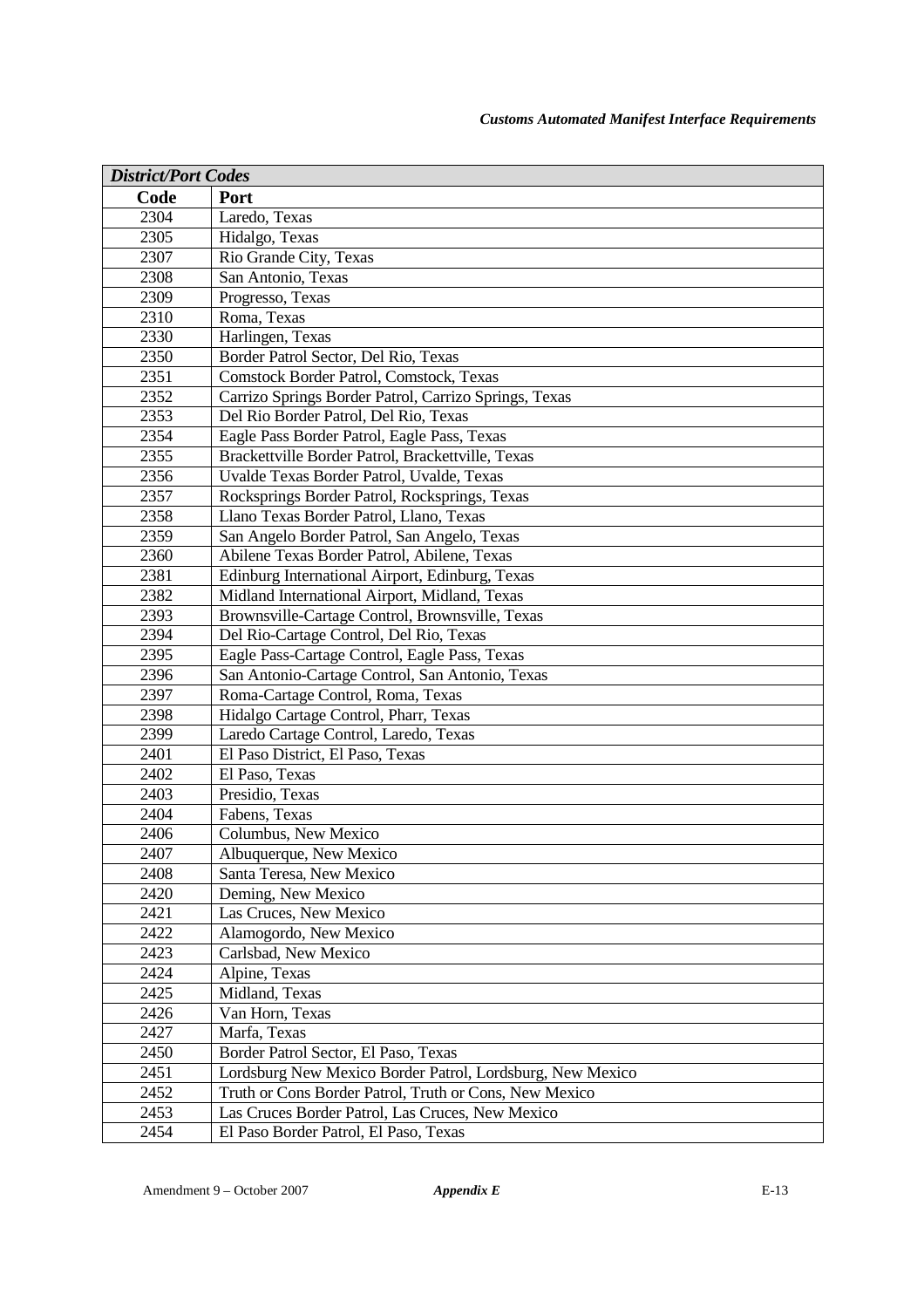| <b>District/Port Codes</b> |                                                               |
|----------------------------|---------------------------------------------------------------|
| Code                       | Port                                                          |
| 2455                       | Fabens Texas Border Patrol, Fabens, Texas                     |
| 2456                       | Alamogordo Border Patrol, Alamogordo, New Mexico              |
| 2457                       | Fort Hancock Texas Border Patrol, Fort Hancock, Texas         |
| 2458                       | Carlsbad New Mexico Border Patrol, Carlsbad, New Mexico       |
| 2459                       | Deming New Mexico Border Patrol, Deming, New Mexico           |
| 2460                       | Silver City New Mexico Border Patrol, Silver City, New Mexico |
| 2461                       | Ysleta Border Patrol, El Paso, Texas                          |
| 2462                       | Albuquerque Border Patrol, Albuquerque, New Mexico            |
| 2463                       | Santa Teresa Border Patrol, Santa Teresa, New Mexico          |
| 2479                       | El Paso International Airport, Texas                          |
| 2481                       | Santa Teresa Airport, Santa Teresa, New Mexico                |
| 2482                       | Roswell Industrial Airport, Roswell, New Mexico               |
| 2499                       | El Paso Cartage Control, El Paso, Texas                       |
| 2601                       | Douglas, Arizona                                              |
| 2602                       | Lukeville, Arizona                                            |
| 2603                       | Naco, Arizona                                                 |
| 2604                       | Nogales, Arizona                                              |
| 2605                       | Phoenix, Arizona                                              |
| 2606                       | Sasabe, Arizona                                               |
| 2607                       | Sells, Arizona                                                |
| 2608                       | San Luis, Arizona                                             |
| 2609                       | Tucson, Arizona                                               |
| 2610                       | Sierra Vista, Arizona                                         |
| 2611                       | Yuma, Arizona                                                 |
| 2620                       | Flagstaff, Arizona                                            |
| 2621                       | Kingman, Arizona                                              |
| 2650                       | Border Patrol Sector, Tucson, Arizona                         |
| 2651                       | Casa Grande Arizona Border Patrol, Casa Grande, Arizona       |
| 2652                       | Tucson Arizona Border Patrol, Tucson, Arizona                 |
| 2653                       | Nogales Arizona Border Patrol, Nogales, Arizona               |
| 2654                       | Willcox Arizona Border Patrol, Willcox, Arizona               |
| 2655                       | Douglas Arizona Border Patrol, Douglas, Arizona               |
| 2656                       | Ajo Arizona Border Patrol, Why, Arizona                       |
| 2657                       | Naco Border Patrol, Bisbee, Arizona                           |
| 2658                       | Sonoita Arizona Border Patrol, Sonoita, Arizona               |
| 2681                       | Scottsdale User Fee Airport, Scottsdale, Arizona              |
| 2682                       | Williams Gateway Airport, Mesa, Arizona                       |
| 2699                       | Nogales Cartage Control, Nogales, Arizona                     |
| 5301                       | Houston, Texas                                                |
| 5302                       | Dallas, Texas                                                 |
| 5303                       | Fort Worth, Texas                                             |
| 5304                       | Oklahoma City, Oklahoma                                       |
| 5305                       | Tulsa, Oklahoma                                               |
| 5306                       | Texas City, Texas                                             |
| 5307                       | Amarillo, Texas                                               |
| 5308                       | Lubbock, Texas                                                |
| 5309                       | Houston Intercontinental Airport, Houston, Texas              |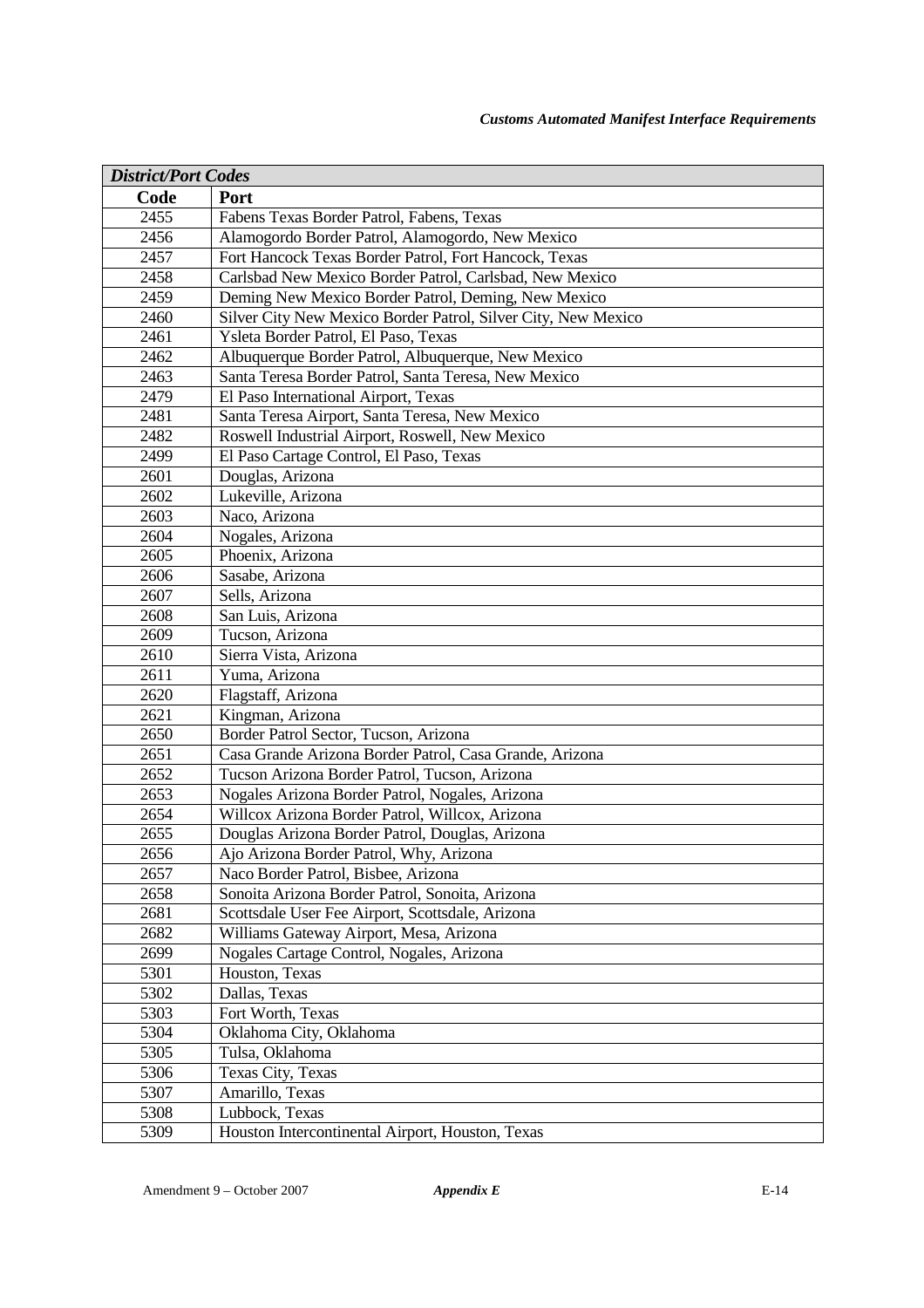| <b>District/Port Codes</b> |                                                                                              |
|----------------------------|----------------------------------------------------------------------------------------------|
| Code                       | Port                                                                                         |
| 5310                       | Galveston, Texas                                                                             |
| 5311                       | Freeport, Texas                                                                              |
| 5312                       | Corpus Christi, Texas                                                                        |
| 5313                       | Port Lavaca, Texas                                                                           |
| 5350                       | Border Patrol Sector, McAllen, Texas                                                         |
| 5351                       | Mercedes (Weslaco) Border Patrol, Weslaco, Texas                                             |
| 5352                       | Falfurrias Border Patrol, Falfurrias, Texas                                                  |
| 5353                       | Rio Grande City Border Patrol, Rio Grande, Texas                                             |
| 5354                       | McAllen Texas Border Patrol, McAllen, Texas                                                  |
| 5355                       | Brownsville Border Patrol, Brownsville, Texas                                                |
| 5356                       | Harlingen Texas Border Patrol, Harlingen, Texas                                              |
| 5357                       | Kingsville Texas Border Patrol, Kingsville, Texas                                            |
| 5358                       | Fort Brown Texas Border Patrol, Brownsville, Texas                                           |
| 5359                       | Corpus Christi Border Patrol, Corpus Christi, Texas                                          |
| 5379                       | George Bush Intercontinental Airport, Houston Texas                                          |
| 5501                       | Dallas/Ft. Worth Airport, Texas                                                              |
| 5502                       | Amarillo, Texas                                                                              |
| 5503                       | Lubbock, Texas                                                                               |
| 5504                       | Oklahoma City, Oklahoma                                                                      |
| 5505                       | Tulsa, Oklahoma                                                                              |
| 5506                       | Austin, Texas                                                                                |
| 5507                       | San Antonio, Texas                                                                           |
| 5520                       | Abilene, Texas                                                                               |
| 5521                       | San Angelo, Texas                                                                            |
| 5550                       | Border Patrol Sector, Marfa, Texas                                                           |
| 5551                       | Lubbock Border Patrol, Lubbock, Texas                                                        |
| 5552                       | Amarillo Border Patrol, Amarillo, Texas                                                      |
| 5553                       | Presidio Texas Border Patrol, Presidio, Texas                                                |
| 5554<br>5555               | Marfa Texas Border Patrol, Marfa, Texas                                                      |
| 5556                       | Pecos Texas Border Patrol, Pecos, Texas<br>Fort Stockton Border Patrol, Fort Stockton, Texas |
| 5557                       | Sanderson Texas Border Patrol, Sanderson, Texas                                              |
| 5558                       | Alpine Texas Border Patrol, Alpine, Texas                                                    |
| 5559                       | Big Bend Border Patrol, Big Bend, Texas                                                      |
| 5560                       | Sierra Blanca Border Patrol, Sierra Blanca, Texas                                            |
| 5561                       | Van Horn Texas Border Patrol, Van Horn, Texas                                                |
| 5562                       | Midland Texas Border Patrol, Midland, Texas                                                  |
| 5578                       | San Antonio International Airport, San Antonio, Texas                                        |
| 5579                       | Austin-Bergstrom International Airport, Austin, Texas                                        |
| 5582                       | Midland International Airport, Midland, Texas                                                |
| 5583                       | Fort Worth Alliance Airport, Fort Worth, Texas                                               |
| 5584                       | Addison Airport, Addison, Texas                                                              |
| 5585                       | Collin County Regional Airport, McKinney, Texas                                              |
| 7600                       |                                                                                              |
|                            | Southwest Region, Houston, Texas                                                             |
| 7                          | <b>Pacific Region</b>                                                                        |
| 2501                       | San Diego, California                                                                        |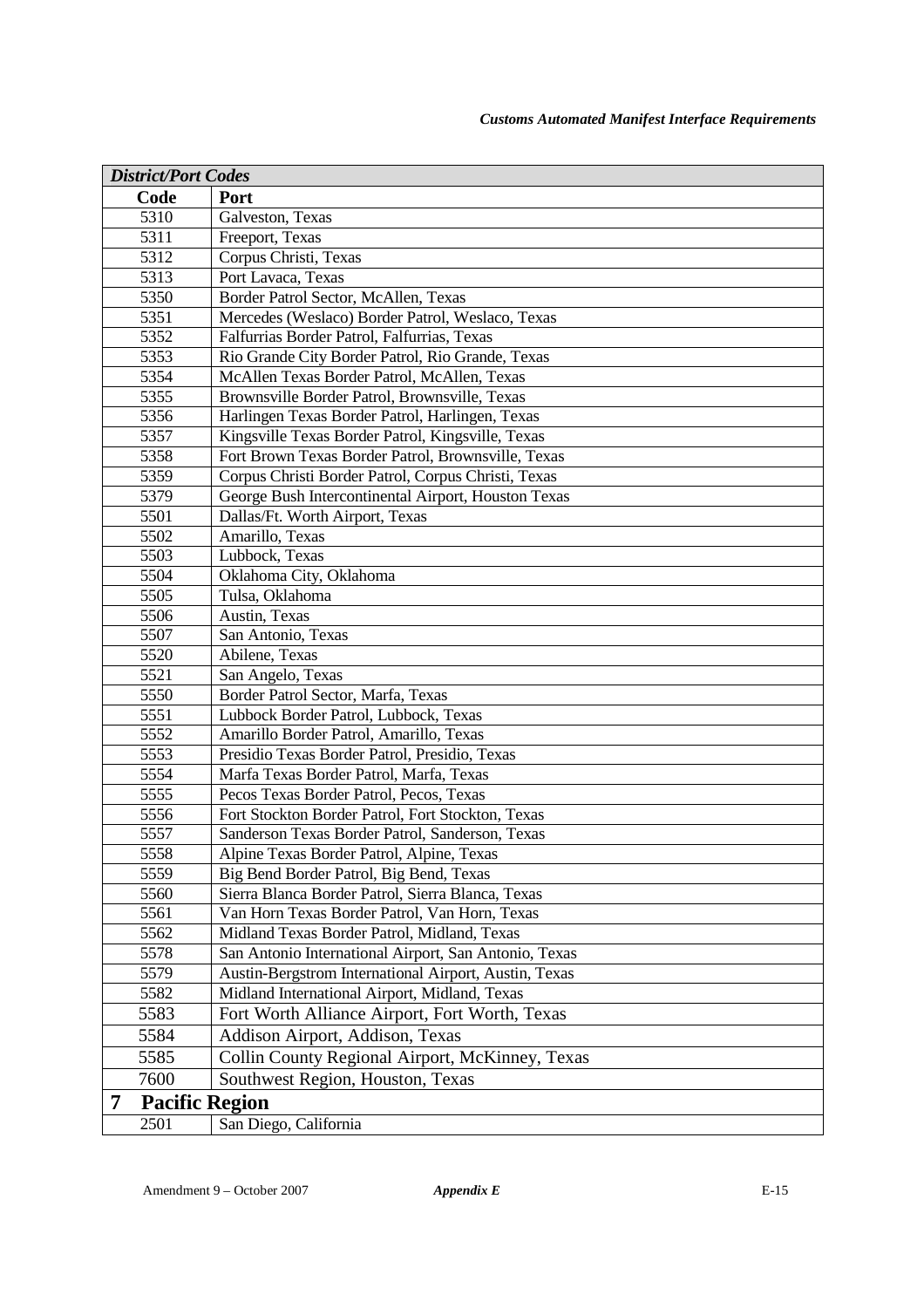| <b>District/Port Codes</b> |                                                                  |
|----------------------------|------------------------------------------------------------------|
| Code                       | Port                                                             |
| 2502                       | Andrade, California                                              |
| 2503                       | Calexico, California                                             |
| 2504                       | San Ysidro, California                                           |
| 2505                       | Tecate, California                                               |
| 2506                       | Otay Mesa Station, California                                    |
| 2507                       | Calexico-East, California                                        |
| 2520                       | Oceanside, California                                            |
| 2521                       | El Centro, California                                            |
| 2550                       | Border Patrol Sector, El Centro, California                      |
| 2551                       | Indio California Border Patrol, Indio, California                |
| 2552                       | El Centrol California Border Patrol, El Centrol, California      |
| 2553                       | Riverside California Border Patrol, Riverside, California        |
| 2554                       | Calexico California Border Patrol, Calexico, California          |
| 2704                       | Los Angeles, California                                          |
| 2705                       | Santa Ana/Orange, Santa Ana, California                          |
| 2706                       | Bakersfield, California                                          |
| 2707                       | Port San Luis, California                                        |
| 2709                       | Long Beach, California                                           |
| 2711                       | El Segundo, California                                           |
| $\frac{1}{27}12$           | Ventura, California                                              |
| 2713                       | Port Hueneme, California                                         |
| 2714                       | San Bernardino, California                                       |
| 2715                       | Capitan, California                                              |
| 2719                       | Morro Bay, California                                            |
| 2720                       | Los Angeles International Airport, Los Angeles, California       |
| 2721                       | Ontario International Airport, Ontario, California               |
| 2722                       | Las Vegas, NV                                                    |
| 2755                       | Los Angeles Alternate, Los Angeles, California                   |
| 2770                       | DHL Worldwide, Los Angeles, California                           |
| 2771                       | Ogden-Allied, Los Angeles, California                            |
| 2772                       | Gateway Freight Services Inc., Los Angeles, California           |
| 2773                       | Air Cargo Handling Services, Palm Springs, California            |
| 2774                       | Virgin Atlantic Cargo, Los Angeles, California                   |
| 2775                       | TNT Express Worldwide, Los Angeles, California                   |
| 2776                       | IBC Pacific, Los Angeles, California                             |
| 2779                       | Los Angeles International Airport, Los Angeles, California       |
| 2781                       | Palm Springs User Fee, Palm Springs, California                  |
| 2782                       | San Bernardino International Airport, San Bernardino, California |
| 2783                       | Southern California Logistics Airport Victorville, California    |
| 2795                       | UPS, Ontario, California                                         |
| 2801                       | San Francisco International Airport, San Francisco, California   |
| 2802                       | Eureka, California                                               |
| 2803                       | Fresno, California                                               |
| 2805                       | Monterey, California                                             |
| 2809                       | San Francisco, California                                        |
| 2810                       | Stockton, California                                             |
| 2811                       | Oakland, California                                              |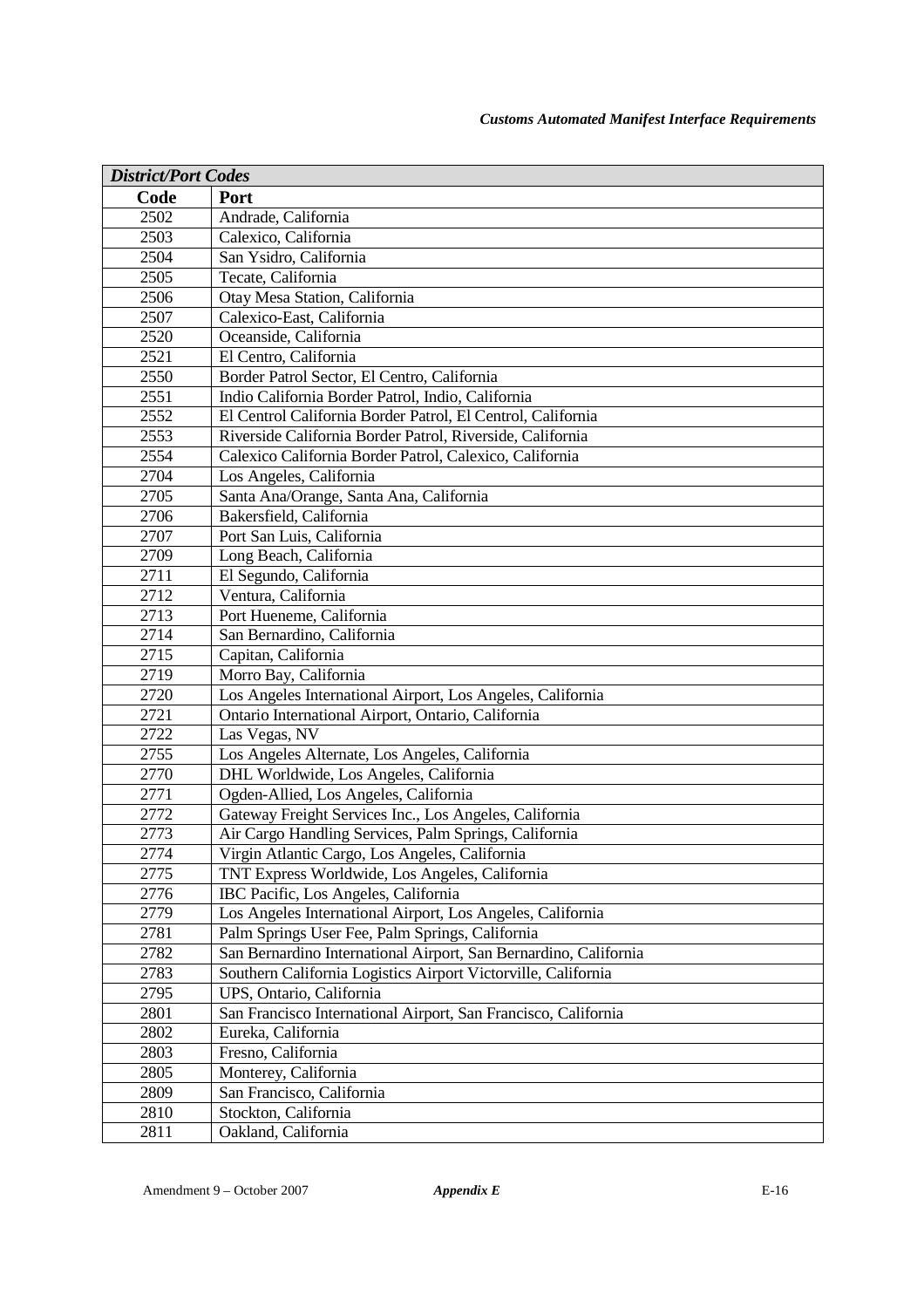| <b>District/Port Codes</b> |                                                               |
|----------------------------|---------------------------------------------------------------|
| Code                       | Port                                                          |
| 2812                       | Richmond, California                                          |
| 2813                       | Alameda, California                                           |
| 2815                       | Crockett, California                                          |
| 2816                       | Sacramento, California                                        |
| 2817                       | Redding, California                                           |
| 2818                       | San Francisco IAP, San Francisco, California                  |
| 2819                       | Ogden, Utah                                                   |
| 2820                       | Martinez, California                                          |
| 2821                       | Redwood City, California                                      |
| $\frac{1}{2822}$           | Provo, Utah                                                   |
| 2823                       | St. George, Utah                                              |
| 2827                       | Selby, California                                             |
| 2828                       | San Joaquin River, California                                 |
| 2829                       | San Pablo Bay, California                                     |
| 2830                       | Carquinez Strait, California                                  |
| 2831                       | Suisun Bay, California                                        |
| 2833                       | Reno, Nevada                                                  |
| 2834                       | San Jose International, San Francisco, California             |
| 2850                       | Border Patrol Sector, Dublin, California                      |
| 2851                       | Sacramento Border Patrol, Sacramento, California              |
| 2852                       | Stockton California Border Patrol, Stockton, California       |
| 2853                       | Fresno California Border Patrol, Fresno, California           |
| 2854                       | Bakersfield California Border Patrol, Bakersfield, California |
| 2855                       | San Luis Obispo Border Patrol, San Luis, Obispo, California   |
| 2870                       | DHL Worldwide Express, San Francisco, California              |
| 2871                       | Aircargo Handling Services, San Francisco, California         |
| 2872                       | TNT Skypak, San Francisco, California                         |
| 2873                       | IBC Pacific, Burlingame, California                           |
| 2881                       | Sacramento International Airport, Sacramento, California      |
| 2895                       | Federal Express Courier Facility, Oakland, California         |
| 2901                       | Astoria, Oregon                                               |
| 2902                       | Newport, Oregon                                               |
| 2903                       | Coos Bay, Oregon                                              |
| 2904                       | Portland, Oregon                                              |
| 2905                       | Longview, Washington                                          |
| 2907                       | Boise, Idaho                                                  |
| 2908                       | Vancouver, Washington                                         |
| 2909                       | Kalama, Washington                                            |
| 2910                       | Portland International Airport, Portland, Washington          |
| 2911                       | Twin Falls, Idaho                                             |
| 2912                       | Idaho Falls, Idaho                                            |
| 2913                       | Pueblo, Colorado                                              |
| 2914                       | Durango, Colorado                                             |
| 2915                       | Alamosa, Colorado                                             |
| 2916                       | Grand Junction, Colorado                                      |
| 2917                       | Glenwood Springs, Colorado                                    |
| 2918                       | Craig, Colorado                                               |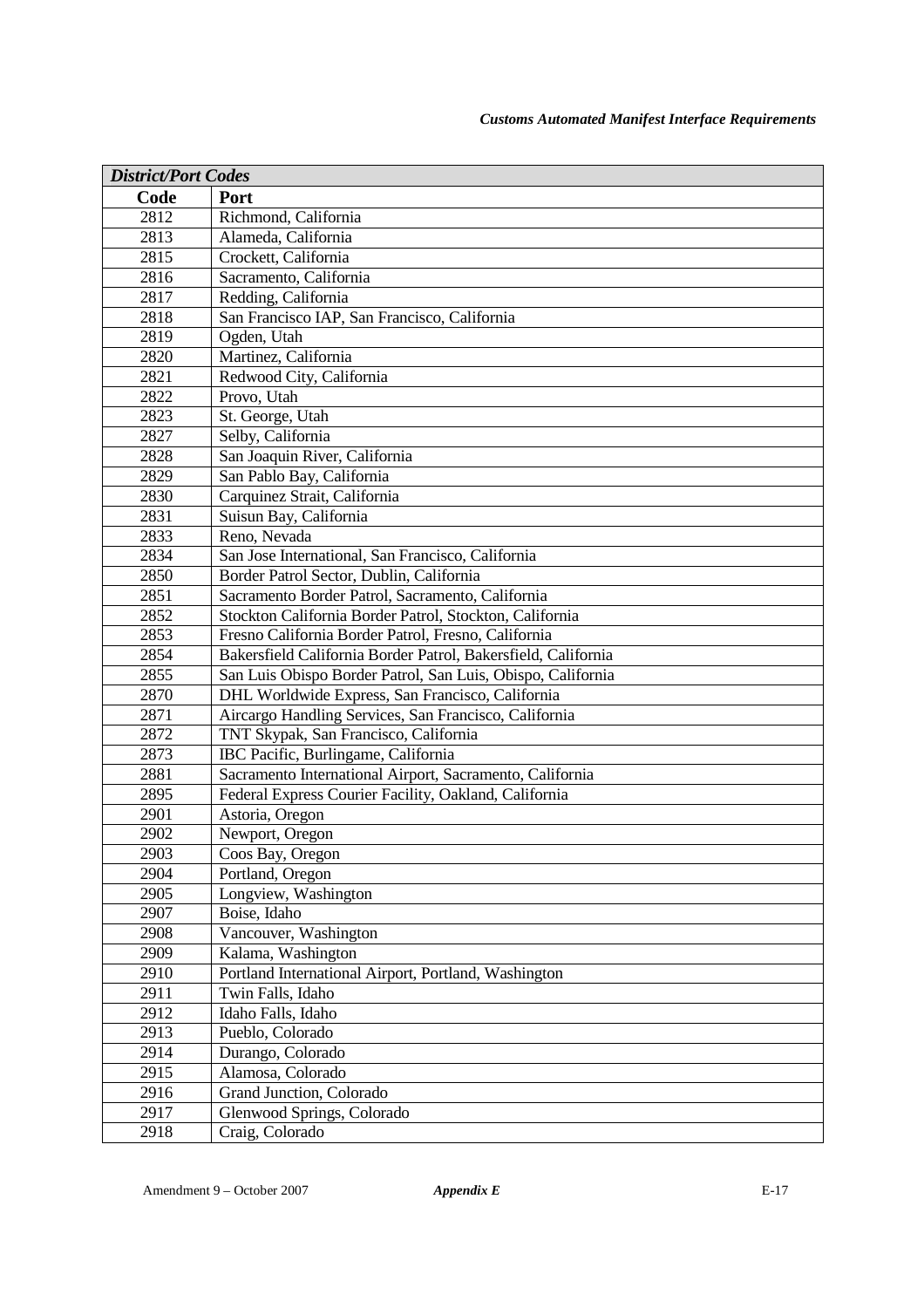| <b>District/Port Codes</b> |                                                                        |
|----------------------------|------------------------------------------------------------------------|
| Code                       | Port                                                                   |
| 2919                       | Brush, Colorado                                                        |
| 2920                       | Cheyenne, Wyoming                                                      |
| 2921                       | Casper, Wyoming                                                        |
| 2981                       | Kingsley Field, Klamath Falls, Oregon                                  |
| 2982                       | Rogue Valley/Medford Airport, Medford, Oregon                          |
| 2991                       | Federal Express Courier, Portland, Oregon                              |
| 3001                       | Seattle, Washington                                                    |
| 3002                       | Tacoma, Washington                                                     |
| 3003                       | Aberdeen, Washington                                                   |
| 3004                       | Blaine, Washington                                                     |
| 3005                       | Bellingham, Washington                                                 |
| 3006                       | Everett, Washington                                                    |
| 3007                       | Port Angeles, Washington                                               |
| 3008                       | Port Townsend, Washington                                              |
| 3009                       | Sumas, Washington                                                      |
| 3010                       | Anacortes, Washington                                                  |
| 3011                       | Nighthawk, Washington                                                  |
| 3012                       | Danville, Washington                                                   |
| 3013                       | Ferry, Washington                                                      |
| $\overline{3}014$          | Friday Harbor, Washington                                              |
| 3015                       | Boundary, Washington                                                   |
| 3016                       | Laurier, Washington                                                    |
| 3017                       | Point Roberts, Washington                                              |
| 3018                       | Kenmore Air Harbor, Washington                                         |
| 3019                       | Oroville, Washington                                                   |
| 3020                       | Frontier, Washington                                                   |
| 3021                       | South Bend-Raymond, Washington                                         |
| 3022                       | Spokane, Washington                                                    |
| 3023                       | Lynden, Washington                                                     |
| 3024                       | Wenatchee, Washington                                                  |
| 3025                       | Metaline Falls, Washington                                             |
| 3026                       | Olympia, Washington                                                    |
| 3027                       | Neah Bay, Washington                                                   |
| 3028                       | Yakima, Washington                                                     |
| 3029                       | Seattle-Tacoma International Airport, Seattle, Washington              |
| 3030                       | Pasco, Washington                                                      |
| 3050                       | Border Patrol Sector, Blaine, Washington                               |
| 3051                       | Blaine Washington Border Patrol, Blaine, Washington                    |
| 3052                       | Lynden Washington Border Patrol, Lynden, Washington                    |
| 3053                       | Bellingham Border Patrol, Bellingham, Washington                       |
| 3054<br>3071               | Port Angeles Border Patrol, Port Angeles, Washington                   |
| 3072                       | UPS, Seattle, Washington<br>Avion Brokers @ Seatac, Seatac, Washington |
| 3073                       | DHL Worldwide Express, Seatac, Washington                              |
| 3074                       | Airborne Express @ Seatac, Seatac, Washington                          |
| 3078                       | Spokane International Airport, Spokane, Washington                     |
| 3079                       | Boeing Field/King County Airport, Seattle, Washington                  |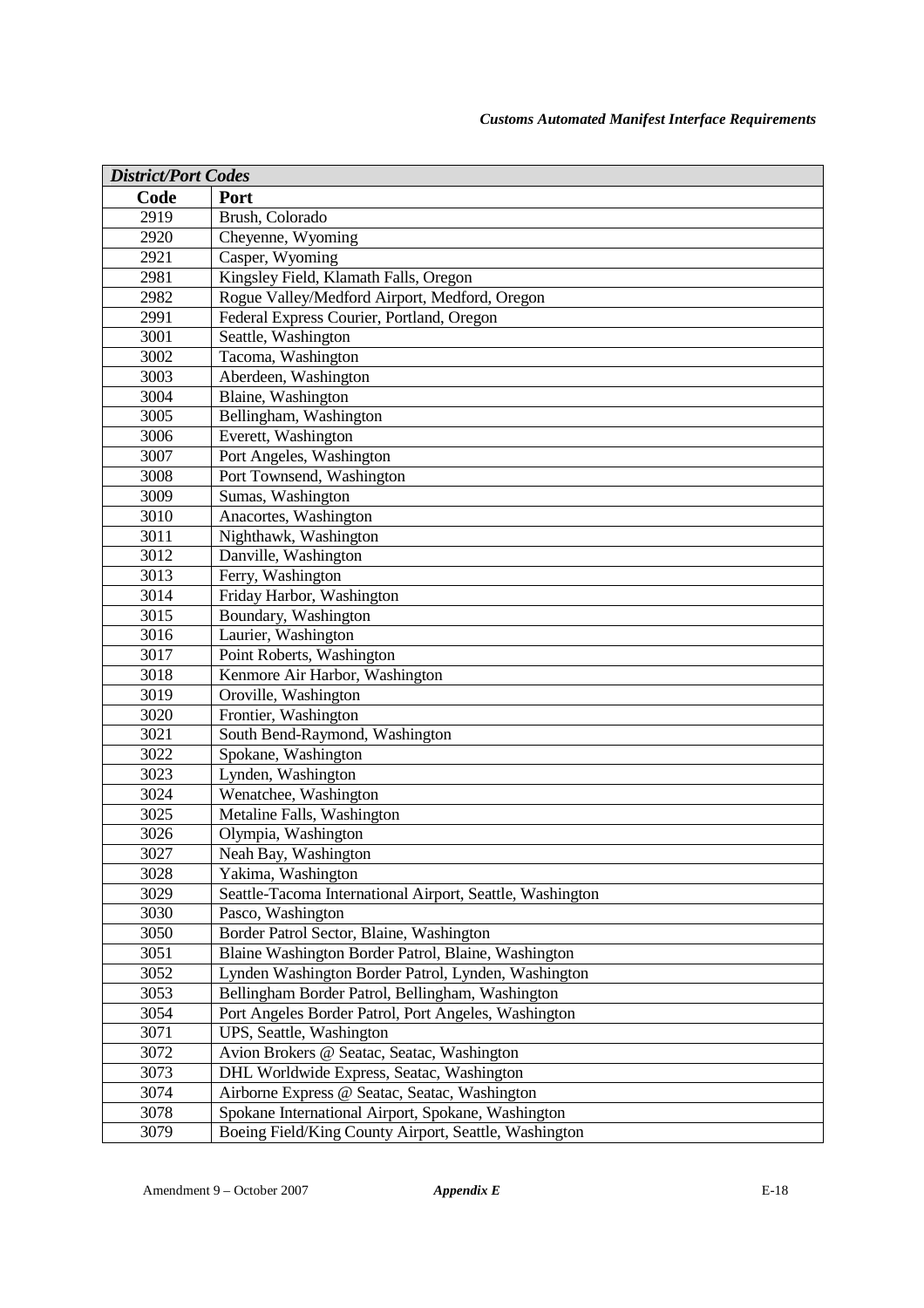| <b>District/Port Codes</b> |                                                           |
|----------------------------|-----------------------------------------------------------|
| Code                       | Port                                                      |
| 3081                       | Yakima Air Terminal, Yakima, Washington                   |
| 3082                       | Grant County Airport, Moses Lake, Washington              |
| 3095                       | UPS Courier Hub, Seatac, Washington                       |
| 3099                       | Port of Puget Sound, Seattle, Washington                  |
| 3101                       | Juneau, Alaska                                            |
| 3102                       | Ketchikan, Alaska                                         |
| 3103                       | Skagway, Alaska                                           |
| 3104                       | Alcan, Alaska                                             |
| 3105                       | Wrangell, Alaska                                          |
| 3106                       | Dalton Cache, Alaska                                      |
| 3107                       | Valdez, Alaska                                            |
| 3111                       | Fairbanks, Alaska                                         |
| 3112                       | Petersburg, Alaska                                        |
| 3115                       | Sitka, Alaska                                             |
| 3124                       | Pelican, Alaska                                           |
| 3126                       | Anchorage, Alaska                                         |
| 3127                       | Kodiak, Alaska                                            |
| 3181                       | Saint Paul Airport, Anchorage, Alaska                     |
| 3195                       | Federal Express Courier, Anchorage, Alaska                |
| 3196                       | UPS Courier Hub, Anchorage, Alaska                        |
| 3201                       | Honolulu, Hawaii                                          |
| 3202                       | Hilo, Hawaii                                              |
| 3203                       | Kahului, Hawaii                                           |
| 3204                       | Nawiliwili-Port Allen, Hawaii                             |
| 3205                       | Honolulu International Airport, Honolulu, Hawaii          |
| 3206                       | Kona, Hawaii                                              |
| 3207                       | Guam Preclearance, San Francisco, California              |
| 3208                       | North Mariana Island, Guam                                |
| 3209                       | American Samoa, Guam                                      |
| 3279                       | Honolulu International Airport, Honolulu, Hawaii          |
| 3210                       | Guam                                                      |
| 3295                       | Honolulu Airport, Honolulu, Hawaii                        |
| 5650                       | Border Patrol Sector, Chula Vista, California             |
| 5651                       | San Clemente, California                                  |
| 5652                       | Temecula, California                                      |
| 5653                       | Brown Field, San Diego, California                        |
| 5654                       | Chula Vista, California                                   |
| 5655                       | Campo (Area II) Border Patrol, Campo, California          |
| 5656                       | Boulevard California Border Patrol, Boulevard, California |
| 5657                       | El Cajon (Area I) Border Patrol, El Cajon, California     |
| 5658                       | Imperial Beach, California                                |
| 5750                       | Border Patrol Sector, Spokane, Washington                 |
| 5751                       | Spokane Border Patrol, Spokane, Washington                |
| 5752                       | Pasco Washington Border Patrol, Richland, Washington      |
| 5753                       | Oroville Washington Border Patrol, Oroville, Washington   |
| 5754                       | Wenatchee Washington Border Patrol, Wenatchee, Washington |
| 5755                       | Colville Washington Border Patrol, Colville, Washington   |